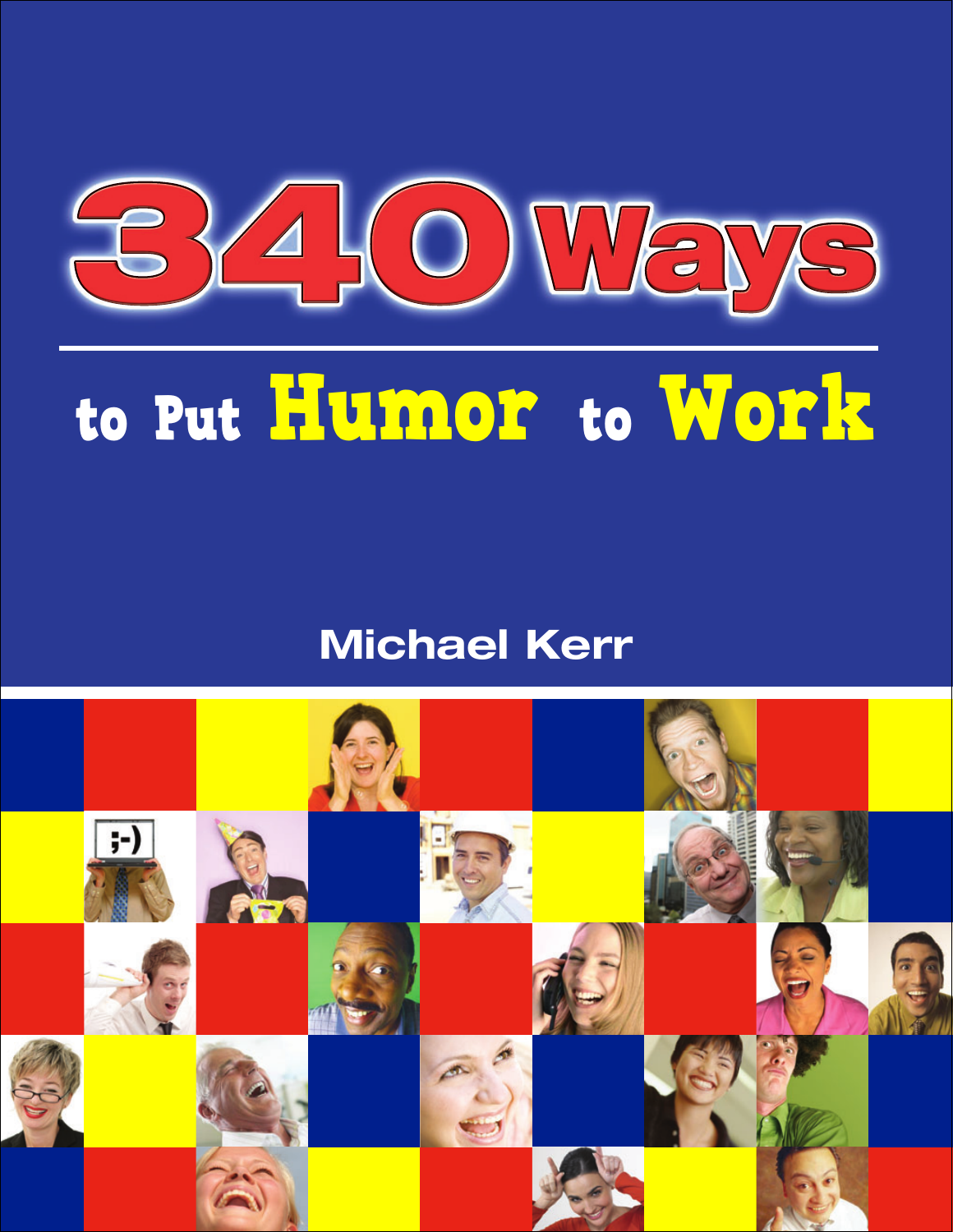## **Table of Contents**

| Introduction: 340 Ways to Put Humor to Work 3                                                 |
|-----------------------------------------------------------------------------------------------|
|                                                                                               |
|                                                                                               |
|                                                                                               |
|                                                                                               |
|                                                                                               |
|                                                                                               |
| Laughing for the Health of It: Stress Busting With Humor 15                                   |
|                                                                                               |
|                                                                                               |
|                                                                                               |
| Finding the Funny in Everyday Life:<br>Tips on the Care and Feeding of Your Sense of Humor 32 |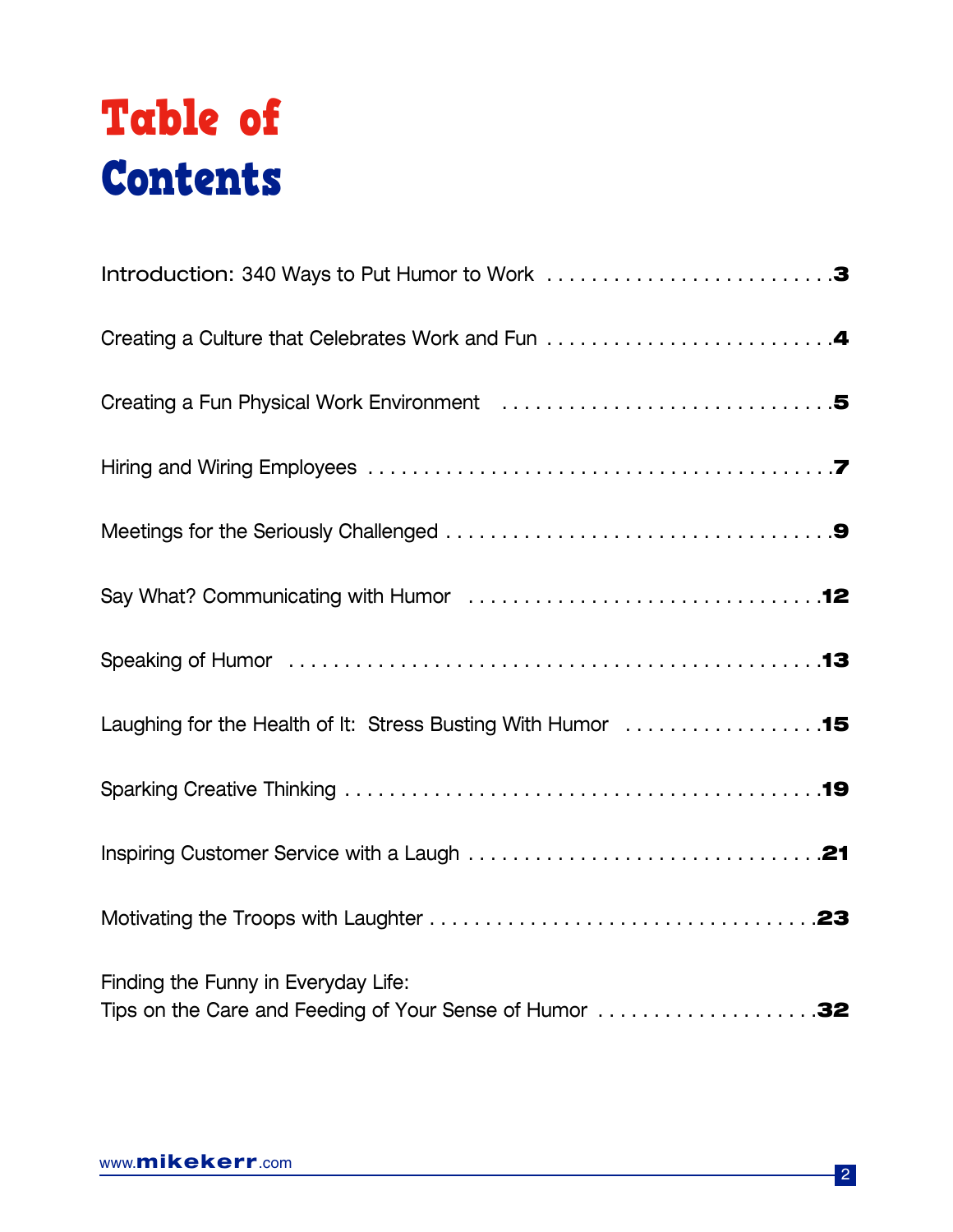#### <span id="page-2-0"></span>**340 Ways to Put Humor to Work**

Humor in the workplace suggests a chicken (or, if you prefer, a rubber chicken) and egg style relationship—it's about using humor to create a more positive workplace environment, but it's also about recognizing that humor is the end result of working in a successful, inspiring workplace. To make sure adding more fun and humor into the workplace isn't just window dressing or a bandaid solution, truly inspiring workplaces need to focus on creating a positive culture where people are trusted and respected, where there is open and honest communication, and where people are treated humanely day in and day out.

Below is a list of 340 ways to put humor to work in the workplace. By putting the fun back into workplace fundamentals, you can increase productivity, spark creative thinking, build stronger teams, improve customer loyalty, reduce stress, communicate more effectively, and maybe even improve the taste of your office coffee!

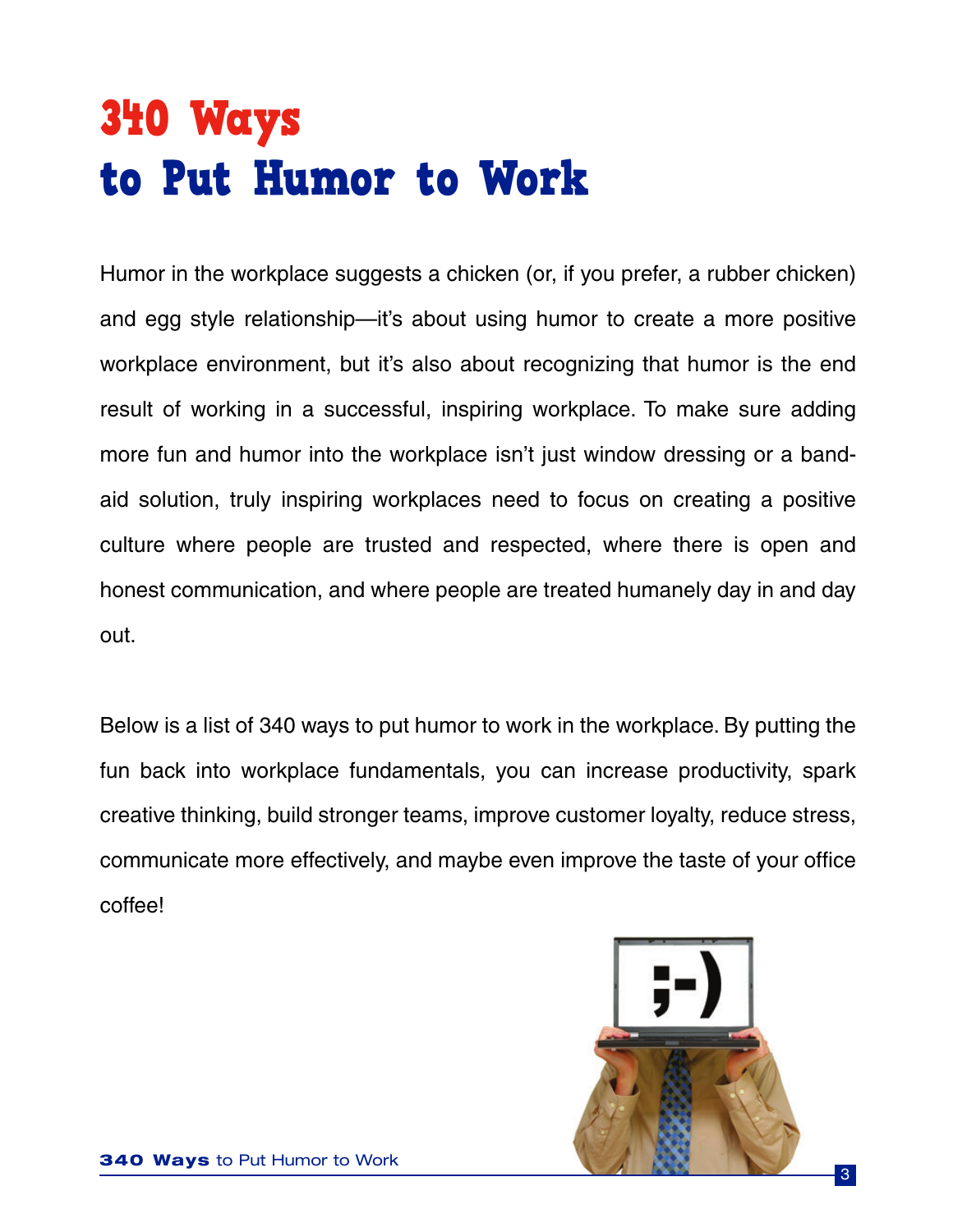#### <span id="page-3-0"></span>**Creating a Culture that Celebrates Work and Fun**

Remember, it's the little things that often matter the most. Creating a positive workplace isn't about a one, ten, or even twenty times-a-year events; it's about how the work is done on an on-going basis. Actions speak louder than words. Thus, your real values don't hang on a wall on a cute poster, but they're reflected in the actions, behaviors, and attitudes of everyone on the team. So, start by thinking about the big picture, because life is just too short to live inside a *Dilbert* cartoon.

- **1** Create an inspiring workplace vision and mission. Make it something that people want to go to work for beyond just collecting a pay check!
- **2** Include the importance of fun and humor in your team/workplace vision and/or mission.
- **3** Include humor as one of your core workplace values.
- **4** Create a humor committee/squad/team. Have volunteers apply and compete for positions to make sure you get committed, dedicated folks and to demonstrate that you're serious about implementing more fun.
- **5** Create a fun "Humor Code of Conduct" which encourages the use of respectful humor in the workplace.
- **6** Set specific workplace/team level goals for fun initiatives just the way you would for any other important workplace activities. If you don't set goals, nothing will change!
- **7** Include humor and fun in employees' goals/objectives for the year. This will send the message that your workplace values fun, and that part of their job is to bring a fun attitude to the table and contribute to a positive workplace environment.
- **8** Measure it. Ask employees if they are having enough fun. Include fun and humor as another valid indicator of workplace/team success.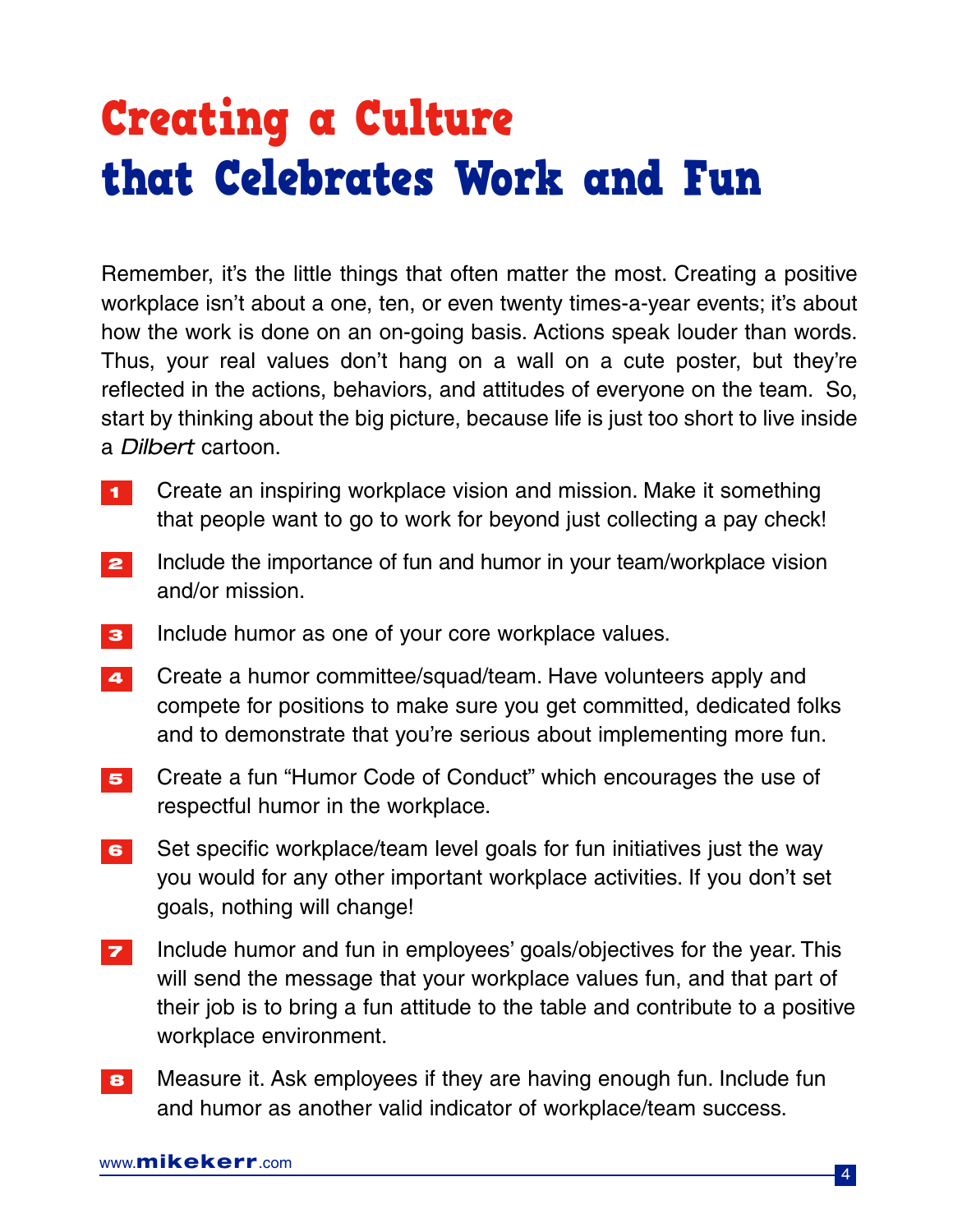#### <span id="page-4-0"></span>**Creating a Fun Physical Work Environment**

Research suggests that gerbils kept in stark, boring, gray, cubicle-like environments lose brain cells, while gerbils in stimulating environments actually grow more brain neuron connections! In the same way, a person's physical environment impacts their creativity, mood, and attitude, whereas a depressing, impersonal environment is often cited as a huge de-motivator for many people. So, create a fun, positive, humane workplace environment where people want to spend one third of their waking hours!

- **9** Don't just allow, but encourage people to personalize their work areas. Businesses that still discourage this are in the dark ages! With such a large amount of time spent at work, employees need to feel comforted by their surroundings.
- **10** Create a humor bulletin board.
- **11** Create a humorous "deep thought/quote of the day" board.
- **12** Create a "Wall of Fame" with employees' photos and brief, fun personal bios.
- **13** Create a "Wall of Fame" featuring caricatures drawn of employees.
- **14** Create a "Wall of Fame" highlighting employees' accomplishments.
- **15** Leave a disposable camera around the office and encourage staff to take random photos of each other. Then, create a montage board of fun photos which change every month. For more fun, add changeable thought/speech bubbles to the photos.
- **16** Create fun office directional signs or street signs for hallways.
- **17** Name your hallways, meeting rooms, and even stairwells fun, inspirational names.
- **18** Create a fun waiting/room reception area with fun photos or humorous books and with things to do to help clients pass the time.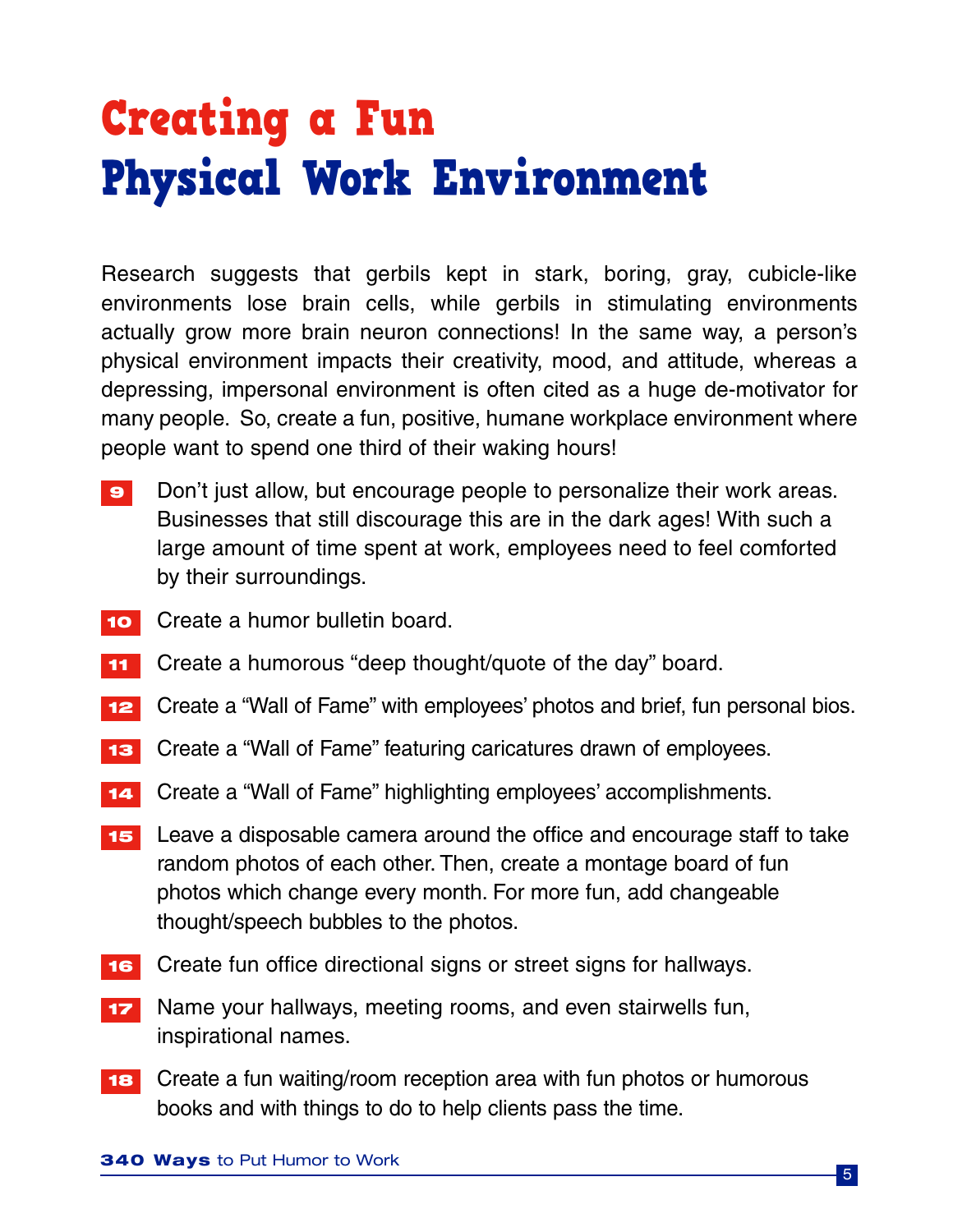- **19** Get a fun office mascot to remind people to lighten up.
- **20** Create (or dedicate) an official "Lighten Up!" room with fun props, books, DVDs, and audio CDs to either help people de-stress or to help them spark their creativity.
- **21** Allow employees to work to music. However, also set guidelines for employees who prefer to work in quiet!
- **22** Have a contest for the best decorated cubicle or office.
- **23** Post humorous signs/posters throughout the office.

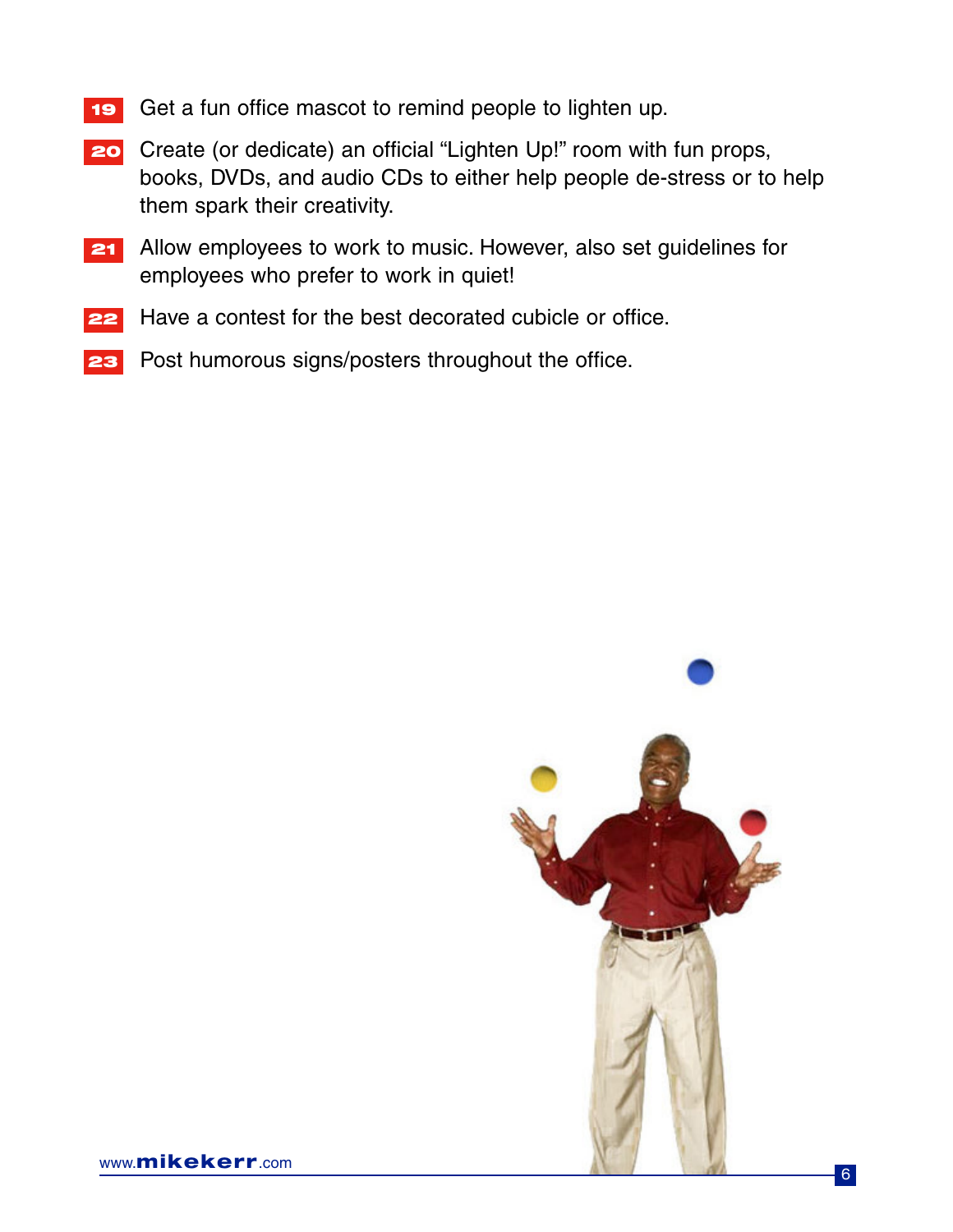### <span id="page-6-0"></span>**Hiring and Wiring Employees**

According to one U.S. study, 1/3 of all new employees begin looking for another job immediately after starting a new one! So, it's critical to start off on the right foot and make new employees feel like they're a part of the team right away.

- **24** Hire first and foremost for a positive attitude and healthy sense of humor.
- **25** When doing reference checks, ask extensively about the person's attitude and sense of humor. Also, ask for specific examples and stories that reflect and demonstrate their humor attitude.
- **26** Use humor in your help wanted ads. This will help your ads stand out, and it will help you attract the right kind of people.
- **27** Use humor in your employee orientation materials.
- **28** Create a fun trivia quiz for new employees to help familiarize themselves with your organization.
- **29** Create a "scavenger list" of different, fun, obscure facts about employees that new hires must complete within a month. This will help them connect with all of the employees.
- **30** Have all employees wear a "Hello, My Name is\_\_\_\_\_\_\_\_\_\_\_\_" or a "Hey, I'm New Here!" tag for one week when someone new is hired.
- **31** Hold a welcome to the team party/social event. If you hire lots of people, plan a "Welcome" party for everyone new once a month.
- **32** Create a humorous survival kit for new employees.
- **33** Match new employees with a mentor.
- **34** Create a humorous, upbeat employee orientation video that will introduce new hires to the values, vision, and team.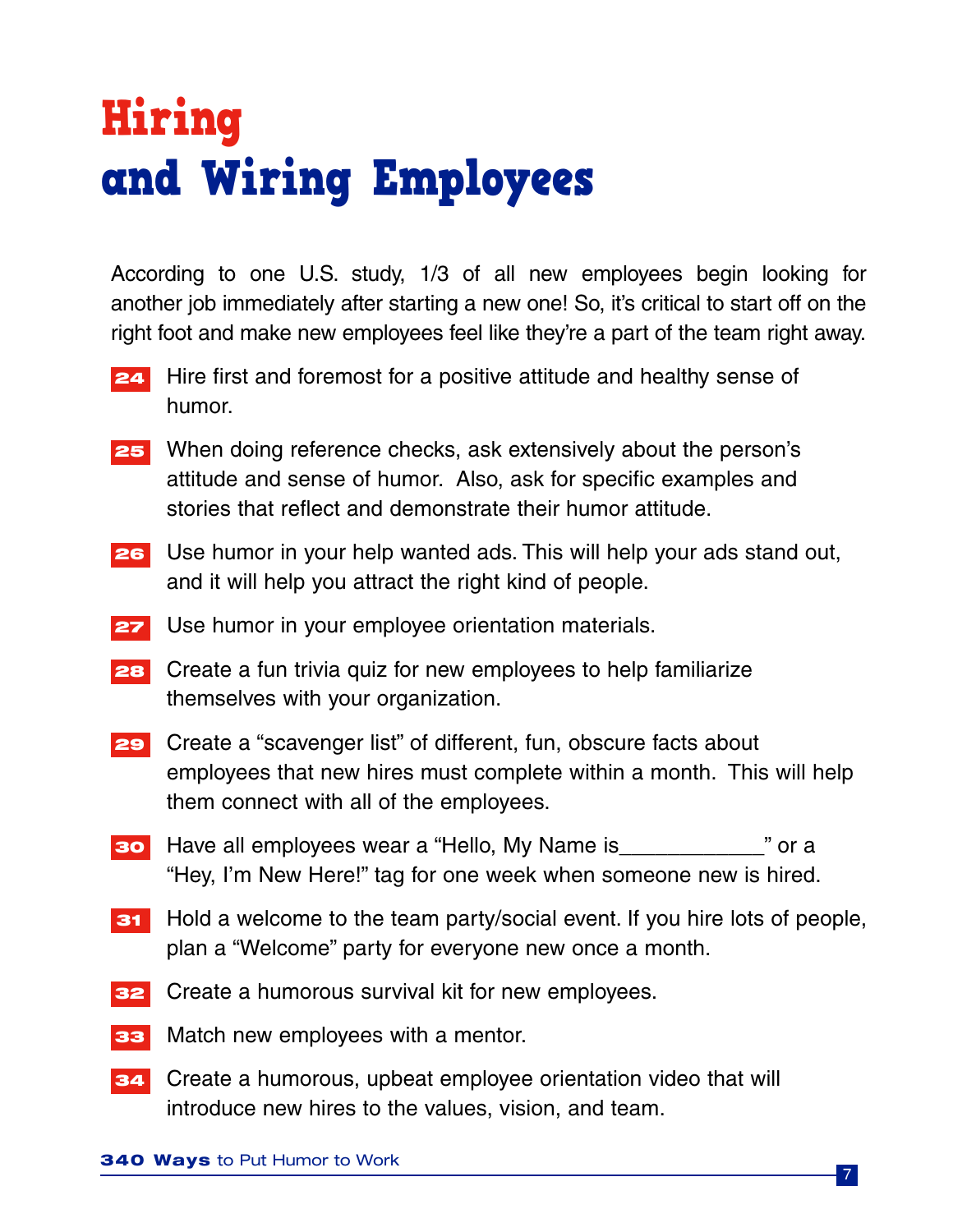- **35** Hold a parody of "Jeopardy" or "Who Wants to Be a Millionaire" in training sessions to help orientate new employees.
- **36** Offer training workshops in humor in the workplace.
- **37** Offer training sessions in stress management to all employees.
- **38** Offer training sessions in creativity in the workplace.
- **39** Create a humor library of humor resources including books, CDs, and DVDs. (For lots of great resources, check out [www.mikekerr.com.](http://www.mikekerr.com/))
- **40** Have a humorous card and fun gift waiting for new employees on their first day of work.
- **41** Hold weekly/daily/monthly work-related trivia contests with prizes to encourage people to learn more about your organization; hold team and individual contests.
- **42** Use a software program like "Game Show Presenter" (available through [www.mikekerr.com\)](http://www.mikekerr.com/) to create a customized, interactive question and answer game show.
- **43** Hold a spoof of "The Price is Right" to educate employees on the costs of products or services and, also, on the costs of things that mysteriously go missing in workplaces or hidden items that suck up your organization's budget.
- **44** Use role plays, cartoons, fun videos, and props to liven up training sessions.
- **45** Have door prizes in all training sessions that relate to your workplace. Recommended books that you would encourage all employees to read make a great, relevant prize.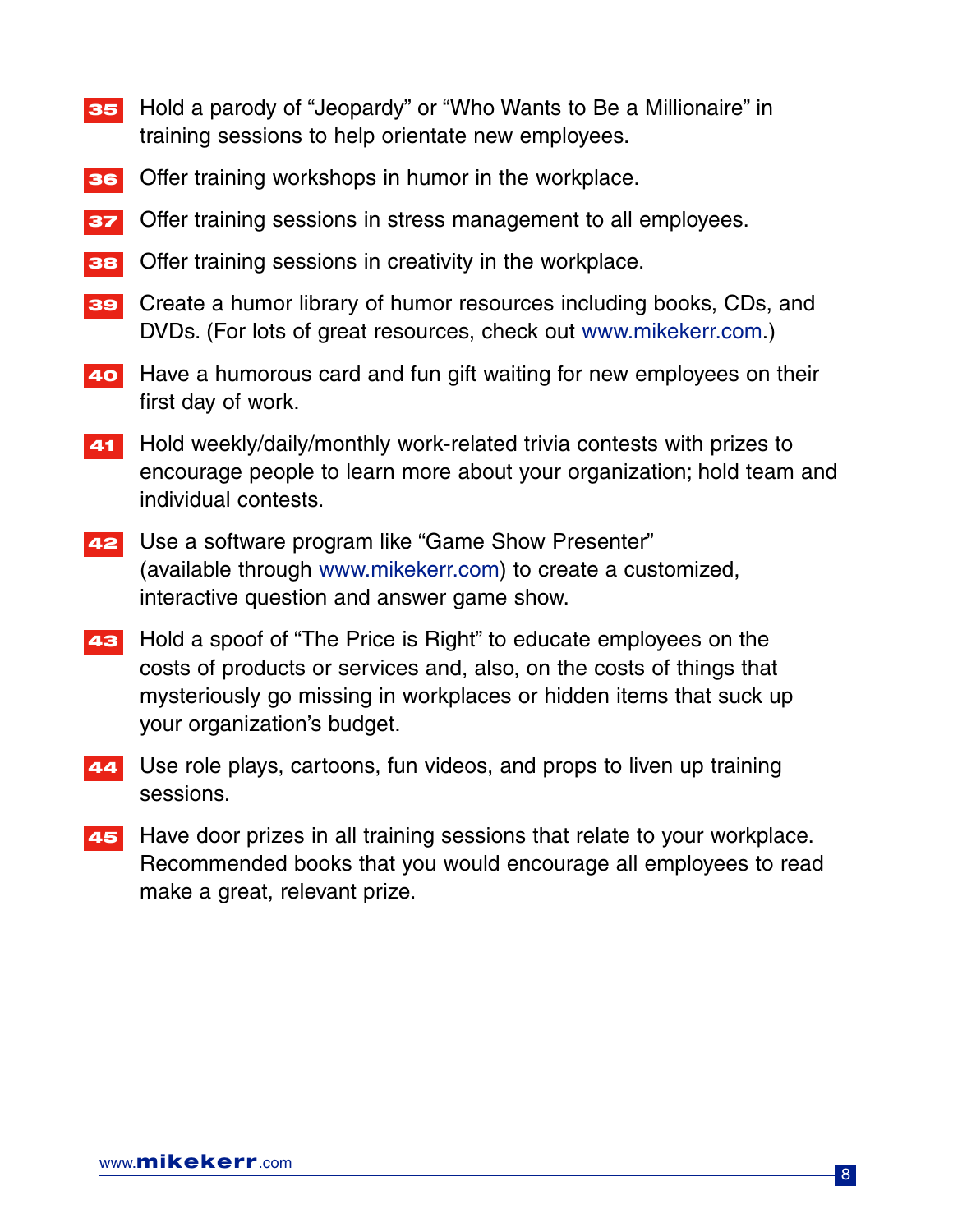### <span id="page-8-0"></span>**Meetings for the Seriously Challenged**

Too often, employees report that meetings seem like places where people go to get their soul sucked out of them! According to one Californian study, 50% of all workplace meetings were "bad" in some way. So, if meetings are stressing you out, don't despair. It really is possible to have fun and have an effective meeting at the same time.

- **46** Create fun agendas by putting funny quotes, catchy titles, cartoons, or jokes in them. A fun agenda might help people actually want to be at the meeting and will send the message that it's *not* going to be the equivalent of watching paint dry!
- **47** Create "theme" agendas. For example, use movie titles to describe each agenda item.
- **48** Purposely put a "blooper" or "word of the week" in your agenda. Then, award a prize to the first person who finds it. (This can help encourage people to actually read the suckers.)
- **49** Name your meeting room something fun and inspiring. (Who wants to spend hours in a "BOREDroom"?)
- **50** Try meeting sometimes in different locations, such as: Have a breakfast meeting in a coffee shop, a picnic lunch in a park, or an afternoon break at the zoo.
- **51** Create an official "Meeting Jester" position. This person is responsible for bringing a little levity to meetings.
- **52** Start off a meeting by blowing bubbles (or have a bubble break part way through).
- **53** Have a B.Y.O.F.S. meeting where everyone must Bring Your Own Funny Story.
- **54** Icebreaker idea: Have a "question hat" where everyone must draw an unusual question out of a hat and answer the question.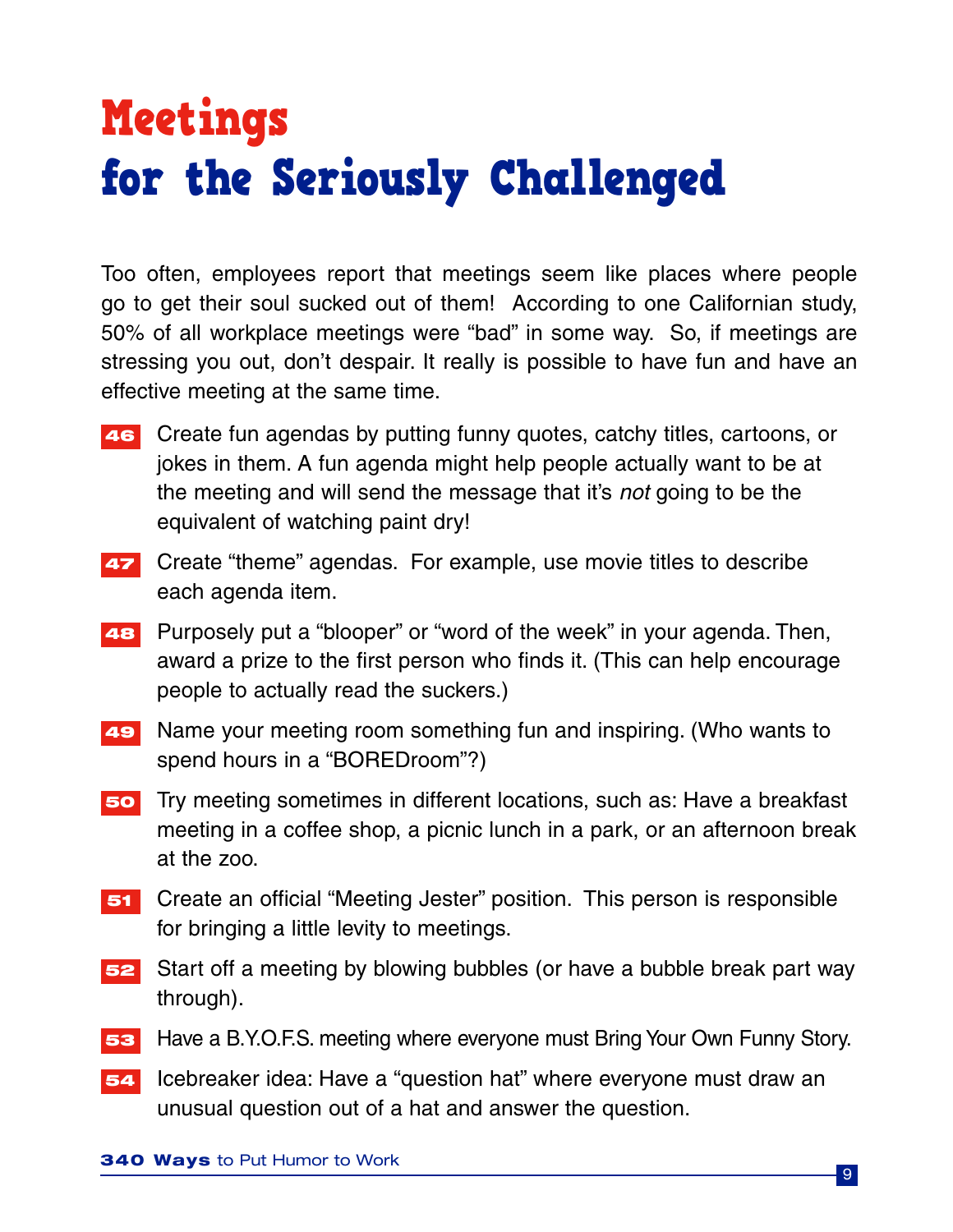- **55** Icebreaker idea: Start a meeting with a funny story, high energy video clip (for suggestions, see [www.mikekerr.com\)](http://www.mikekerr.com/), or funny quote of the day to launch things on a positive note.
- **56** Icebreaker idea: Play the game "Two Truths and One Lie". Each employee tells two quick truths and one lie about themselves. Then, the other team members have to guess which statement is the lie.
- **57** Icebreaker idea: Go to [www.popstarname.com,](http://www.popstarname.com/) [www.rockstarname.com,](http://www.rockstarname.com/) or [www.countrystarname.com](http://www.countrystarname.com/) to create your alter ego star names for a meeting.
- **58** Icebreaker idea: Have people create alter ego name tags for themselves, coming up with their names by using this formula: Take the person's first pet's name and add their mother's maiden name OR the first street name that they lived on.
- **59** Create humorous name tags for meeting participants, or order some wacky name tags from [www.pcnametags.com.](http://www.pcnametags.com/) They have tags that say things, such as: PLAYS WELL WITH OTHERS, BORED MEMBER, RUNS WITH SCISSORS, BIG CHEESE, COMPUTER GEEK, etc.
- **60** Icebreaker idea: Have a resource scavenger hunt where people have to match different characteristics on a list with people in the room.
- **61** Give out door prizes at meetings. They can be random draw prizes, prizes to encourage positive behavior, and fun, inexpensive prizes to discourage negative behavior.
- **62** Create fun penalties for negative meeting behaviors, such as: showing up late or blocking ideas.
- **63** Use office toys and props to keep people loose and in a playful spirit.
- **64** When brainstorming, brainstorm something silly to warm people up to the process. For example, brainstorm as many uses for a paper clip as you possibly can.
- **65** Play an icebreaking game before brainstorming. Some great games to play are charades, Pictionary, or theatre improvisation.
- **66** Arm people with Nerf balls or water pistols, and anyone who utters an idea-squashing phrase will get fired upon. Another great idea is to make them pay 25 cents to the social fund for each idea-squasher.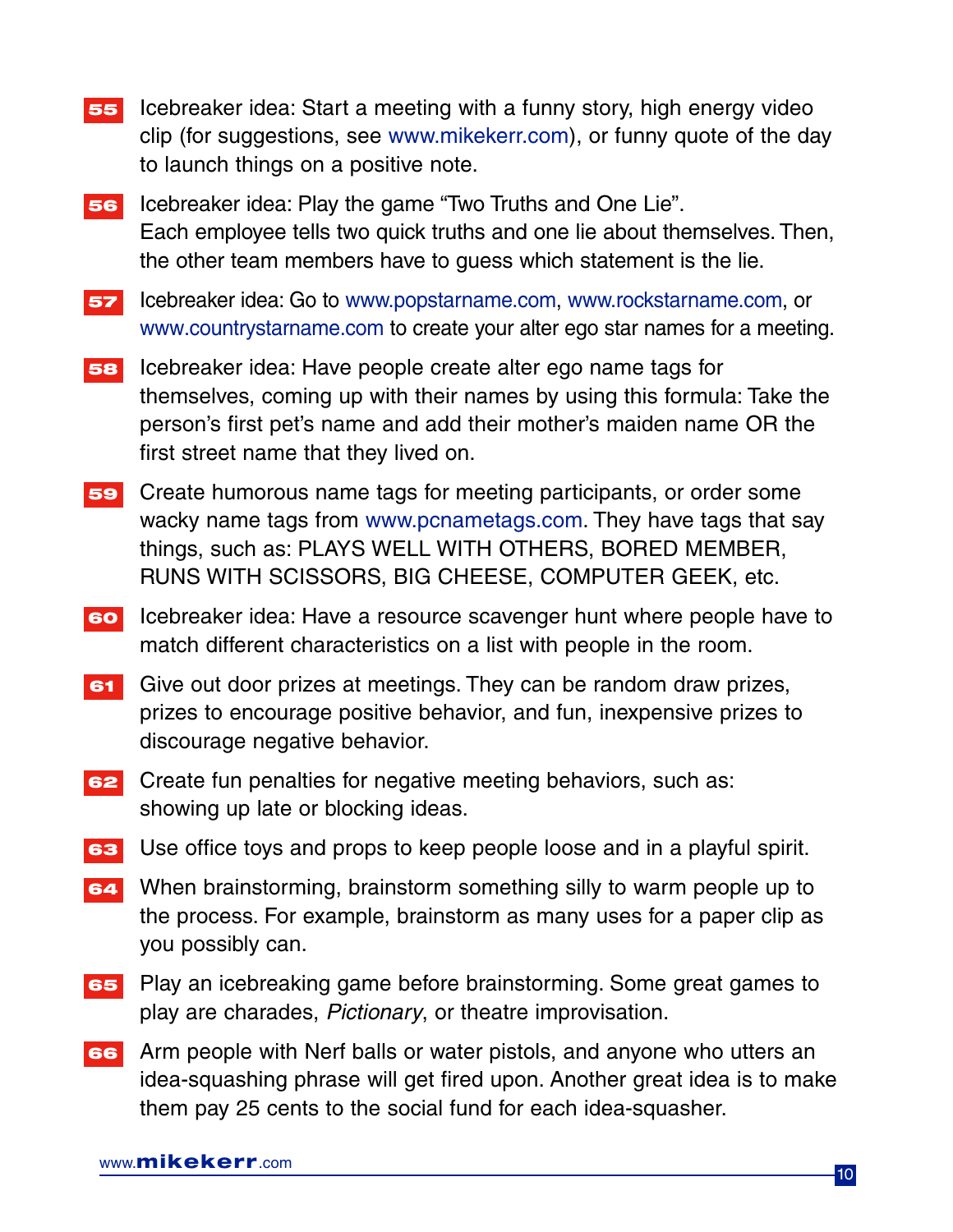- **67** Add a "humor break" into the middle of a long meeting. During this break, everyone must go around the table and tell a clean joke or funny story.
- **68** Add a "whine and cheese" section to the agenda to encourage people to "whine" about something not working at work in a fun, silly manner. This can make it safe for people to air their frustrations in a lighter context.
- **69** Add a "rumor mill" section to allow people to safely bring up workrelated rumors.
- **70** Bring food to your meetings, especially fun food, such as: cookies, popcorn for watching videos, or marshmallows.
- **71** Give people a standing ovation when they have done something noteworthy or simply for arriving at the meeting!
- **72** Create fun signs that meeting participants can hold up during meetings. Some great examples would be signs such as: "WOW!", "Is it just me or is anyone else hungry?", or "What a great idea!"
- **73** Have a small award/prize for the best work-related funny story, clean joke, or blooper of the meeting.
- **74** Hold a meeting without chairs to see how much faster (and more fun) they can be.
- **75** End meetings with a "one great thing that happened since the last time we met" story, a "one exciting thing I'm working on right now" story, or any funny story. Anything that ensures you end the meeting on a high note!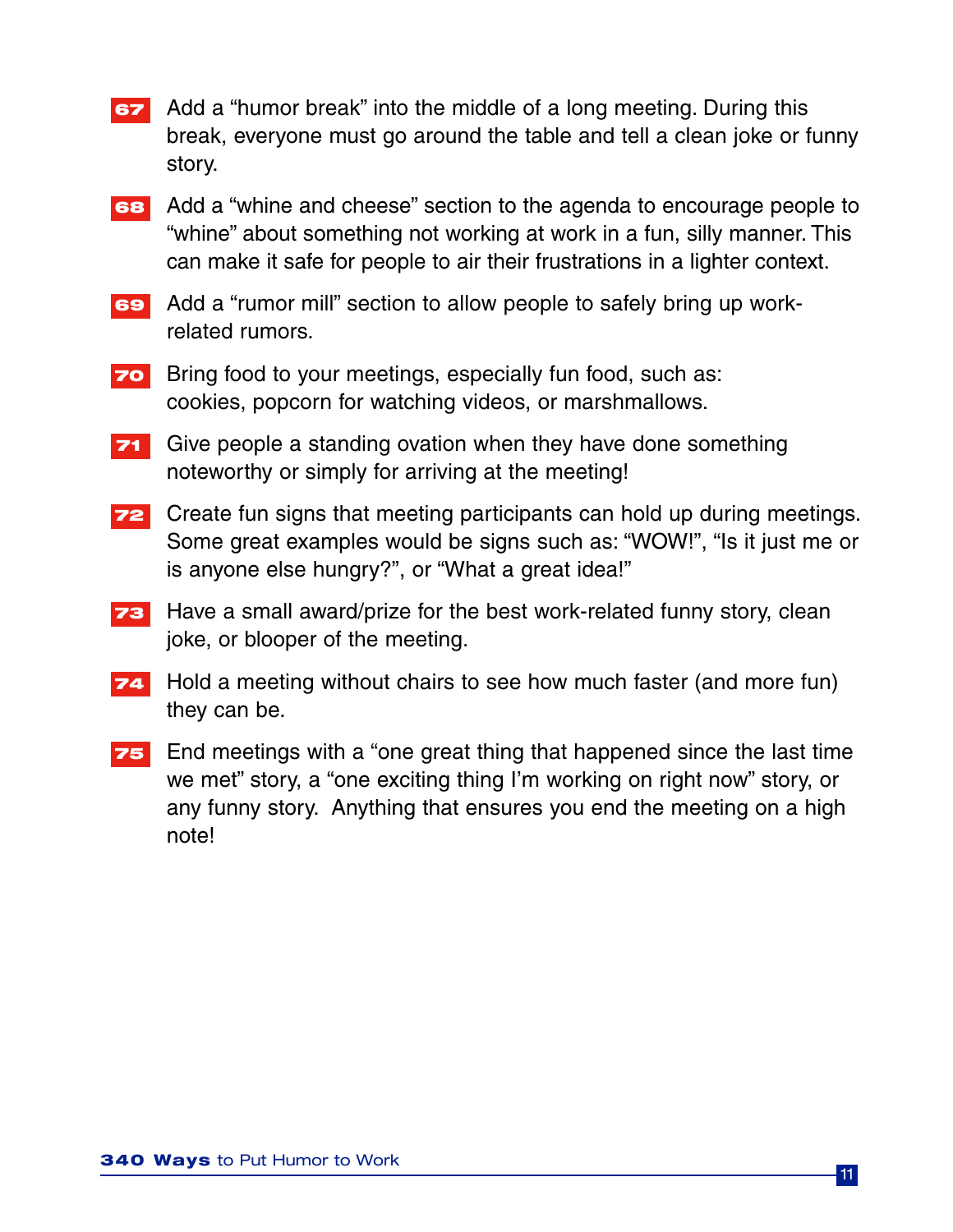## <span id="page-11-0"></span>**Say What? Communicating with Humor**

It's not what you say that often matters, but how you say it. According to one study, 71% of workplace conflicts are based not on what people say, but on how they say it! As Kathy Hirsh once said, "Humor is like a rubber sword—it allows you to make a point without drawing blood."

- **76** Use Top-10 lists to communicate broad workplace messages in a fun way.
- **77** Do a spoof of a TV talk show, complete with a desk, TV host, and guests from management that will gladly answer all your pertinent questions.
- **78** Add a humorous quote or funny deep thought to your e-mail signature.
- **79** Instead of the usual, boring e-mail auto-reply, add a wacky, creative auto-reply.
- **80** Add a humorous option to your voicemail. For example, have it say, "Press #2 to hear the funny thought of the day!"
- **81** Create a humorous voicemail message.
- **82** One study suggests that there are ten negative comments for every one positive comment in the workplace! Spend one day tabulating the number of negative comments you hear vs. positive comments. This may not sound like fun, but it sure might raise some awareness.
- **83** Look for opportunities to add some humor to signs around the office to communicate any messages in a friendlier manner.
- **84** Since buzzword speak is a common source of stress and demoralization, assign a buzzword buster committee to seek out and eliminate overused, meaningless jargon from the workplace.
- **85** Always ask people if they want to receive those sometimes tiresome, humorous e-mail forwards.
- **86** Regularly ask people what their top "communication pet peeves" are. You'll be amazed by the overwhelming response you get and by the simple things that are often sucking the fun out of your team.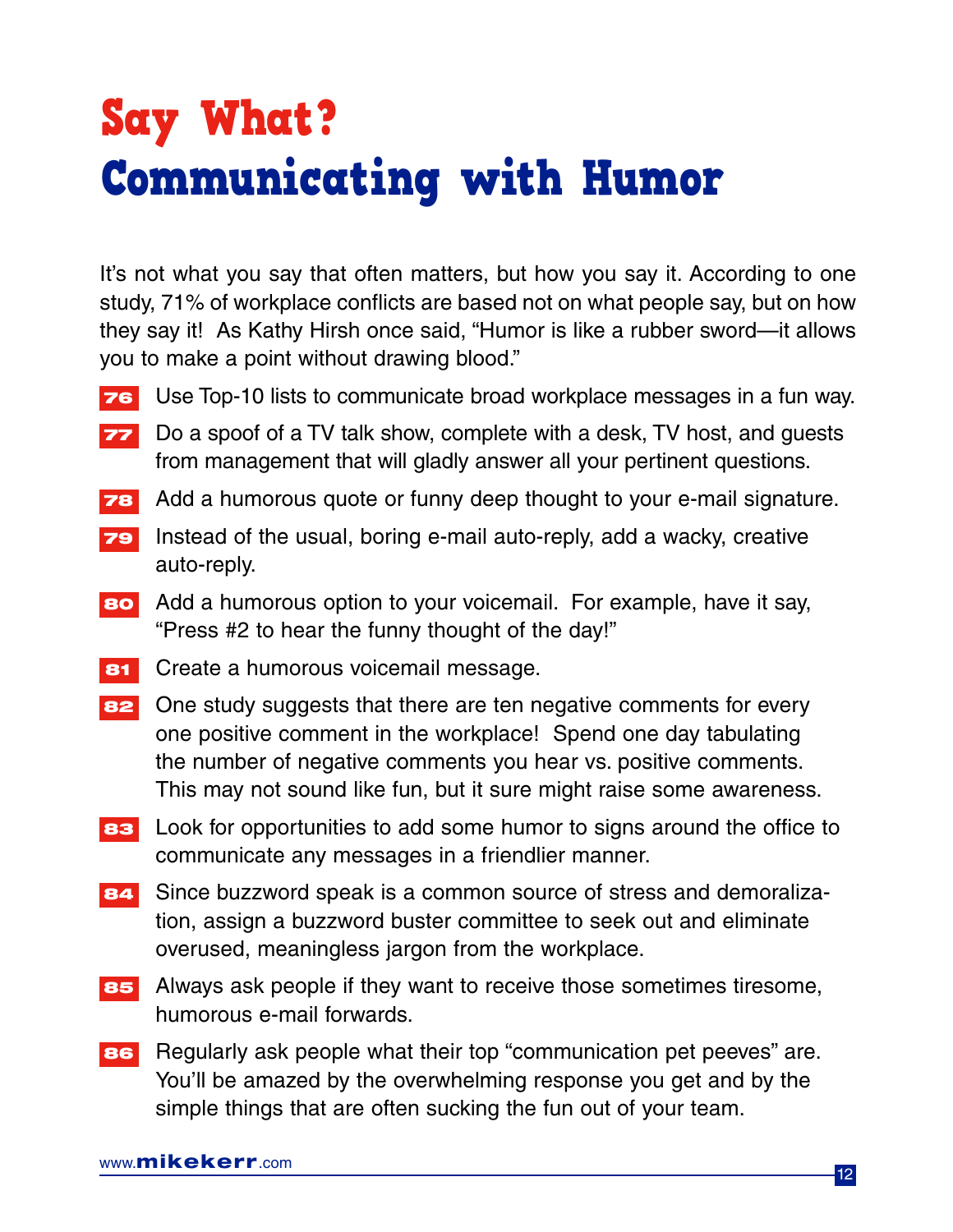### <span id="page-12-0"></span>**Speaking of Humor**

Do you want to keep people awake during your next presentation, be more effective, calm your nerves, and build trust with your audience? Then, add some humor!

- **87** Start a humor file related to the topics you regularly speak on. Then, collect amusing stories, jokes, funny trivia, and news items related to that topic.
- **88** Tap into your sense of humor before a talk. Studies suggest people who just watched *Seinfeld* before speaking lowered their heartbeats by 20-40 beats per minute!
- **89** Add some humor to your introduction.
- **90** Laugh at your own bloopers throughout your talk and even prepare some funny comebacks. For example: If no one laughs at a joke, tell the audience your competitor wrote it for you or that your Mom really liked it.
- **91** Tell stories. They're the most powerful and effective way to get any message across, they're easy to remember (especially your own stories), they help make a point and an emotional connection, and they help you come across as being more personable.
- **92** Add some funny cartoons or photos to your PowerPoint presentations.
- **93** Collect and incorporate fun facts that are related to your topic, such as: obscure, but true and relevant trivia, surveys, statistics, terms, etc.
- **94** Come up with alternative meanings for common workplace acronyms that your team uses.
- **95** Use props to make a creative point in your presentations.
- **96** Use jokes that are safe and relevant to a point that you are making.
- **97** Use funny video clips.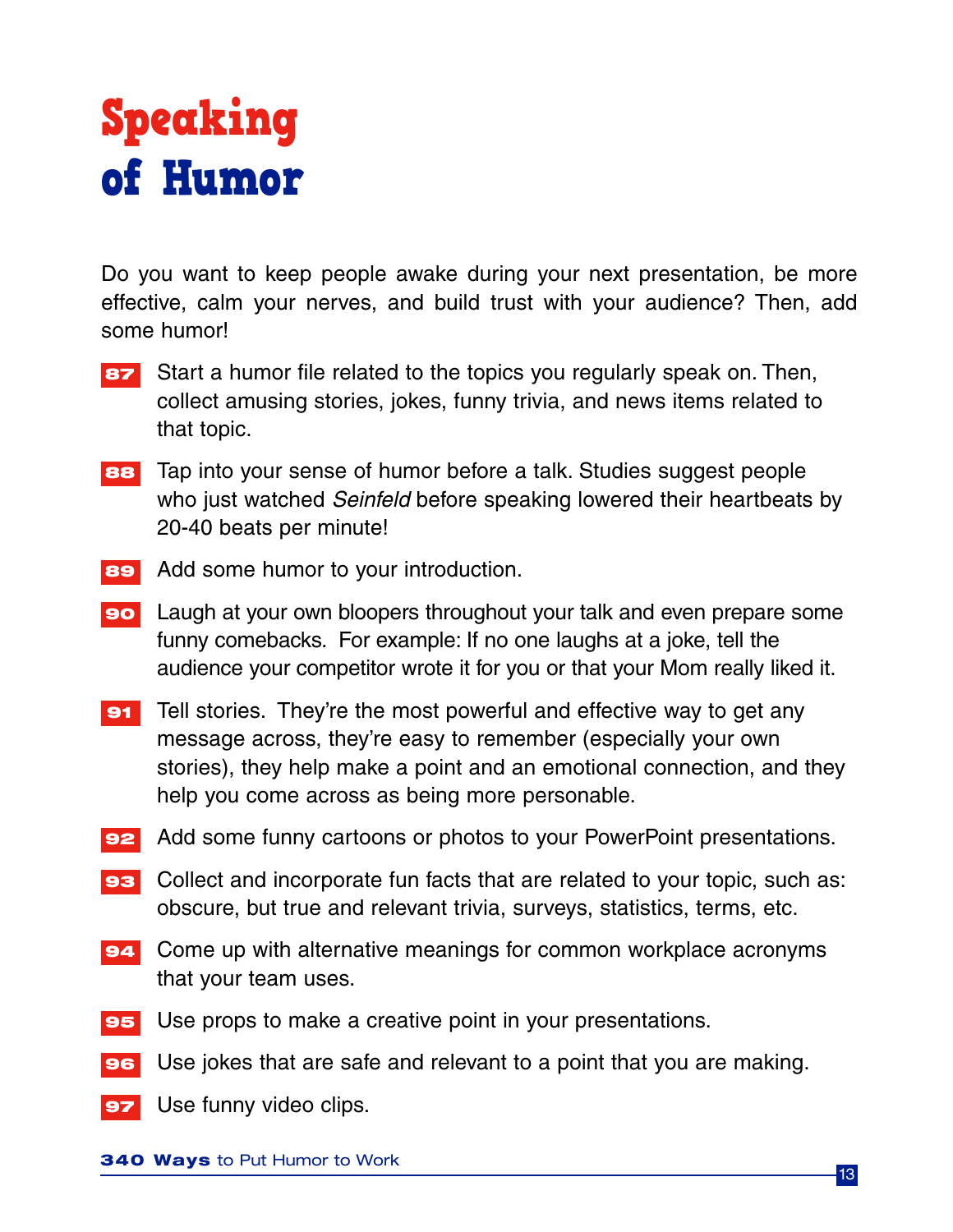- Parody a famous book or movie.
- Make use of your body language and facial expressions to add some humor.
- Create a funny Top-10 list related to your topic or message.
- Incorporate role plays.
- Incorporate audience interaction through surveys or game show style
- Create a "what's in" and "what's out" list connected to your topic.
- Use participant's names in handouts, stories, and jokes.
- Incorporate some magic tricks.
- Plant some funny questions in the audience.
- Give out fun door prizes.
- Give out a fun reminder giveaway related to your message.
	- \* For free articles on presentation skills, managing nerves, and adding humor to presentations, surf on over to: www.**mikekerr**[.com/cms/index.php/](http://www.mikekerr.com/cms/index.php/humour-resources/)**humour-resources**/



www.**mikekerr**.com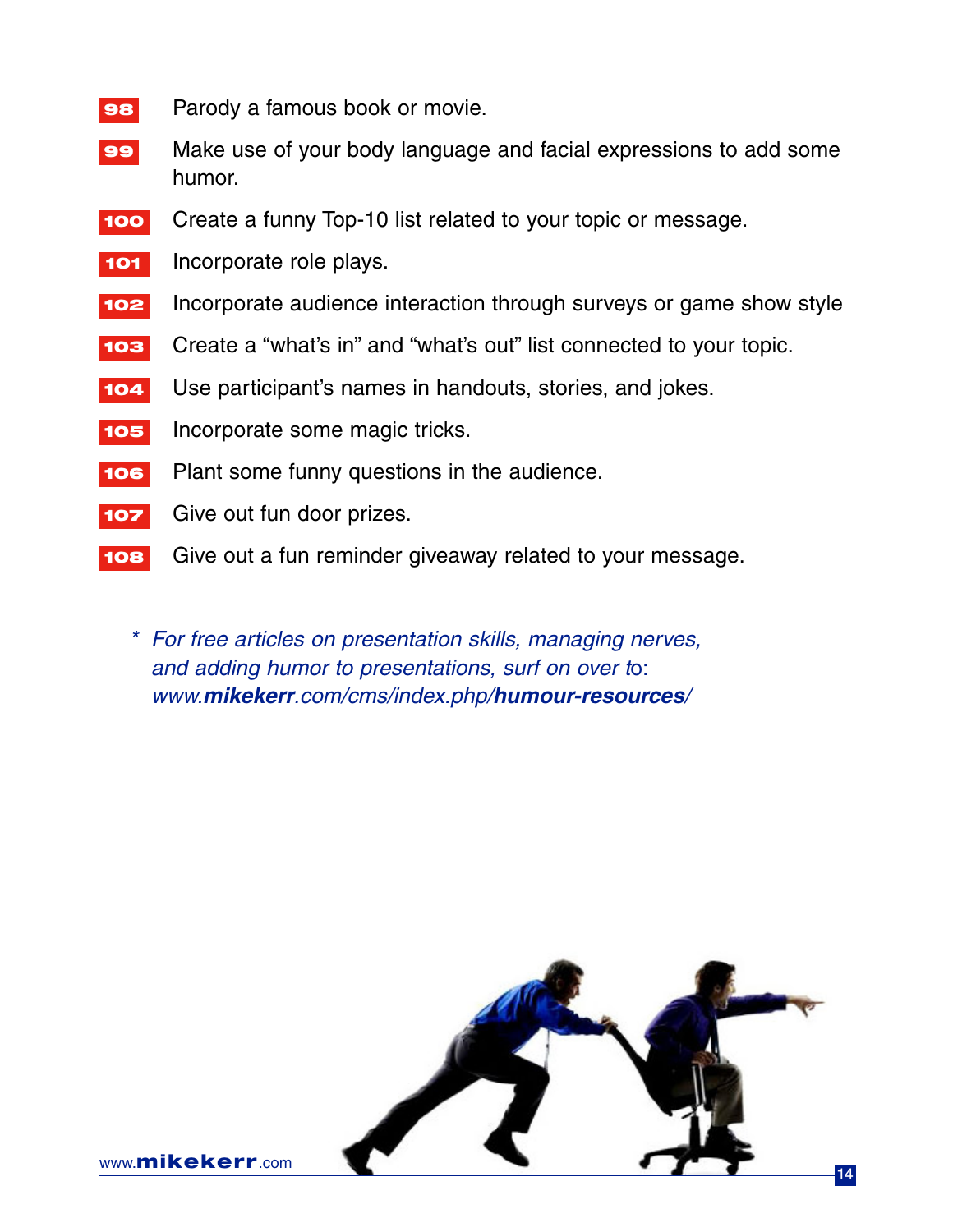#### <span id="page-14-0"></span>**Laughing for the Health of It: Stress Busting With Humor**

When people laugh and tap into their sense of humor, there is a physiological, emotional, and cognitive response, so it's no wonder humor is thought to be one of the most powerful stress busters available to us. Your sense of humor helps you to focus your brain on possibilities in the face of conflict and helps you to, at least temporarily, rise above a crisis. Studies show that laughter helps you relax tense muscles, lower blood pressure, increase oxygen flow to the body, increase the flow of blood in the body, increase your tolerance for pain, and increase salivary immunoglobulin A (which helps fight respiratory infections). So, perhaps Darwin had it wrong; it's not survival of the fittest, but it's survival of the funniest.

- **109** Create an at home fun or relaxing ritual to start your day on the right attitudinal foot before you've even left for work.
- **110** Smile. Force yourself to just smile. Simply smiling more often can change our body's physiology.
- **111** Laugh. Just start laughing. Even fake laughter has some of the physical benefits of real laughter, so just fake it 'til you make it!
- **112** Make goofy faces. It's an easy way to relax your muscles, lighten your mood, and change your internal physiology all at once.
- **113** Find a co-worker, and ask them to make you laugh. People are typically more than happy to respond.
- **114** Attach positive rewards to stressors. For example, at one company, every time an annoying nearby train rumbles by the office, employees earn a chocolate treat from a central barrel.
- **115** Create an "I've Had the Day from Heck" award to reward someone who's had a particularly stressful day.
- **116** Create a "Worse Day at Work" prize per month or year.
- **117** Plan a celebration when things go bad to "pull people from the dungeon".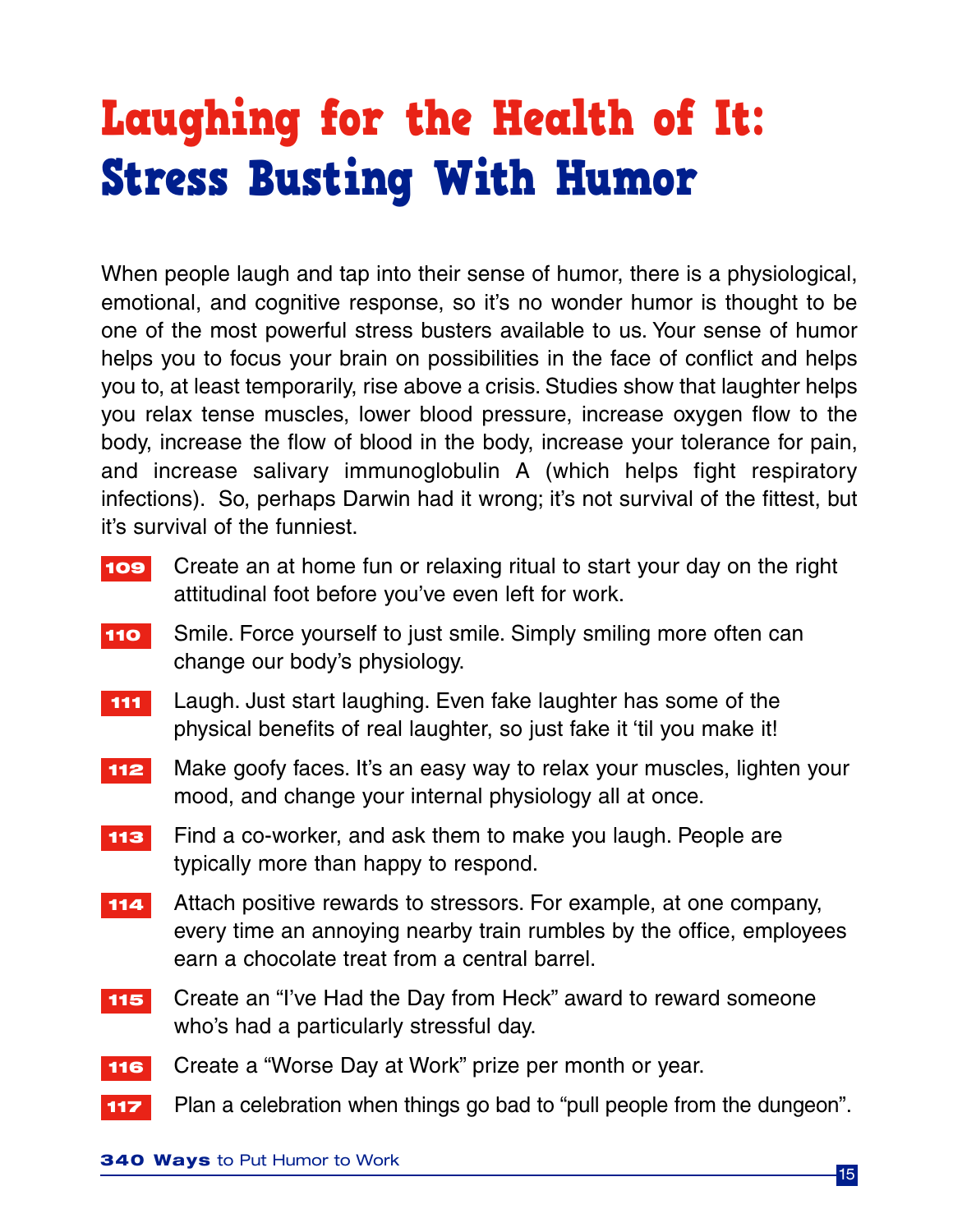- **118** Plan a fun, mock funeral to mourn an old way of doing something, an old computer system, or an old policy before the new changes are implemented.
- **119** Humorously reframe stressors by wildly exaggerating how the situation "could have been worse".
- **120** Reframe stressors by looking at the situation through the eyes of a child, an alien, a comedian, or a superhero.
- **121** Reframe stressors by creating a funny mantra to recount each time the stressful event occurs.
- **122** Reframe stressors by asking for a standing ovation when something bad happens.
- **123** Reframe stressors by forcing yourself to look at the upside. In fact, force yourself to create a Top-10 list of the "Top-10 GREAT Things About
- **124** Take a five-minute humor time-out by reading a funny book or by listening to a comedy CD.
- **125** Imagine a funny newspaper headline that would perfectly capture the situation.
- **126** Every time you get stressed, stop and think about the 3R's: How am I going to REWARD myself for this stress? How can I REFRAME this stressful situation, so it doesn't seem as bad? What can I do right now to RELAX?
- **127** Hold a "Whine and Cheese" party where people are allowed to whine about some aspect of a new program in a fun way!
- **128** Create funny code labels to describe things that stress you out. For example, a "22" might be a particularly high maintenance customer.
- **129** Do something outrageous to tap into your sense of humor. Get up and do a fun dance or phone up someone and say, "Hi, it's me. Sorry, I'm too busy to talk right now." Then, hang up.
- **130** Create a "Silly Hour" the way one company has. For five minutes, at the same time, every day (in their case, 3:00 p.m.), everyone does something silly to break up the day.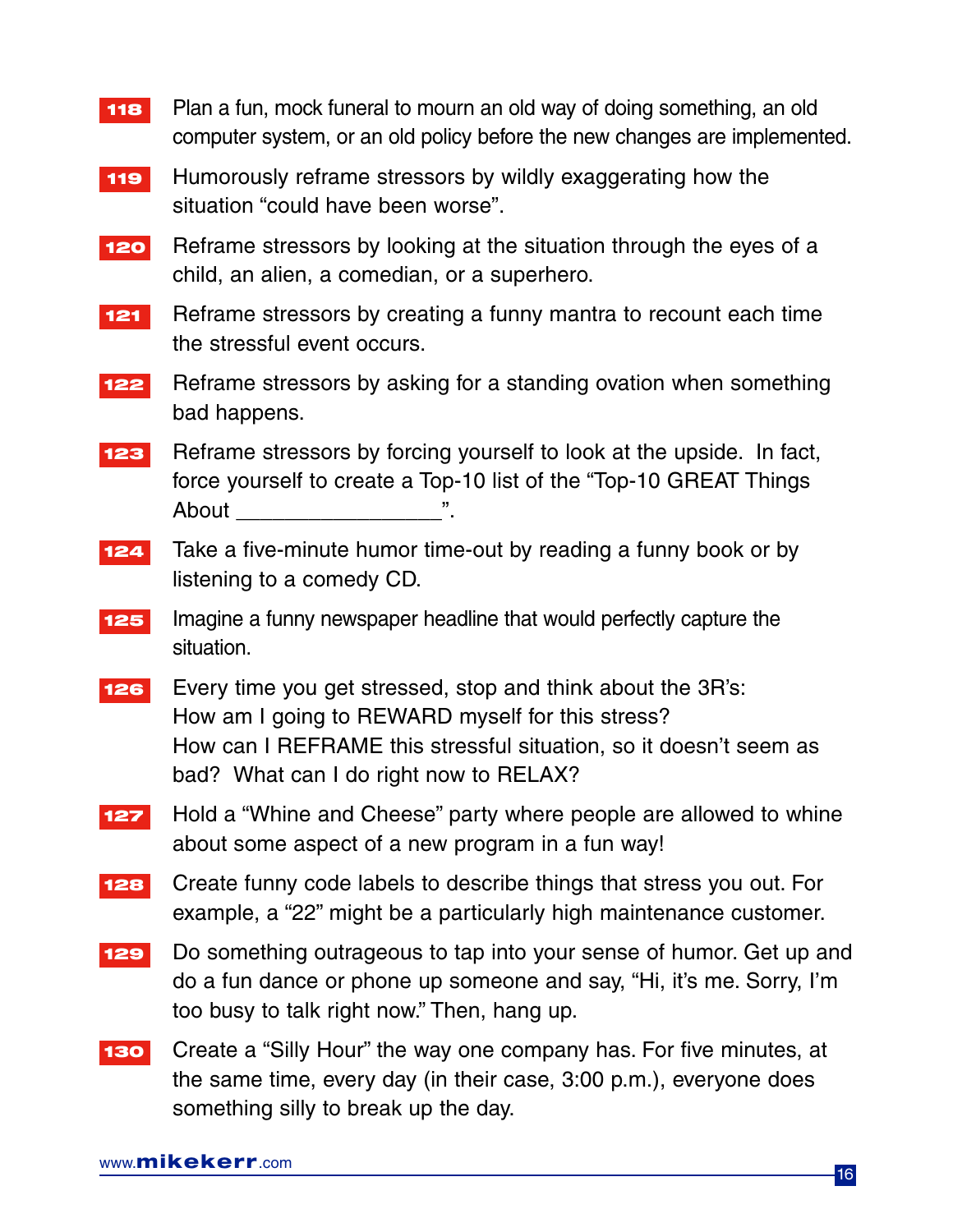- **131** Create an individual or team "humor first-aid kit", and stockpile it with things that will help people tap into their sense of humor, such as: books, CDs, funny photos, fun office toys, wacky props, wacky costume parts, clown noses, or silly putty.
- **132** Have a "humor buddy". This is a go to person who can offer a humorous perspective when things get stressful.
- **133** Create a "stress busting squad". This is a team of committed volunteers who seek out workplace stressors and "jobstacles" that are getting in the way of people having fun and doing their work.
- **134** Take breaks that get you away from what you were working on. If you've been standing all day, sit; if you've been sitting at the computer, go for a walk.
- **135** Wear something fun under your work clothes to remind yourself not to take things, or yourself, too seriously.
- **136** Find a quiet space and simply take the time to recall a funny event in your life. Transporting yourself to a humorous time is an effective way to calm your nerves and lower your heartbeat
- **137** Create a fun ritual or activity for Sunday evenings, a time many workers report feeling stressed about with the "back to work blahs".
- **138** Instead of a "Code Red", come up with some funny codes to lighten the mood. For example: CODE BLUE (I need coffee - STAT!), CODE GREEN (I jammed the photocopier again!), or CODE PINK (Someone make me laugh, quickly!).
- **139** Have a "bonehead play of the month" award where people nominate themselves. This is a great way to help people manage their stress when they mess up, and a great way to help everyone admit their bloopers and learn from them at the same time.
- **140** Keep a blooper book where people can record their bloopers. This will help to encourage people to lighten up on small every day blunders and not take themselves so seriously.
- **141** Try what's known as "cartooning". Imagine a cartoon strip or thought bubble that would put a humorous slant on the stressful situation.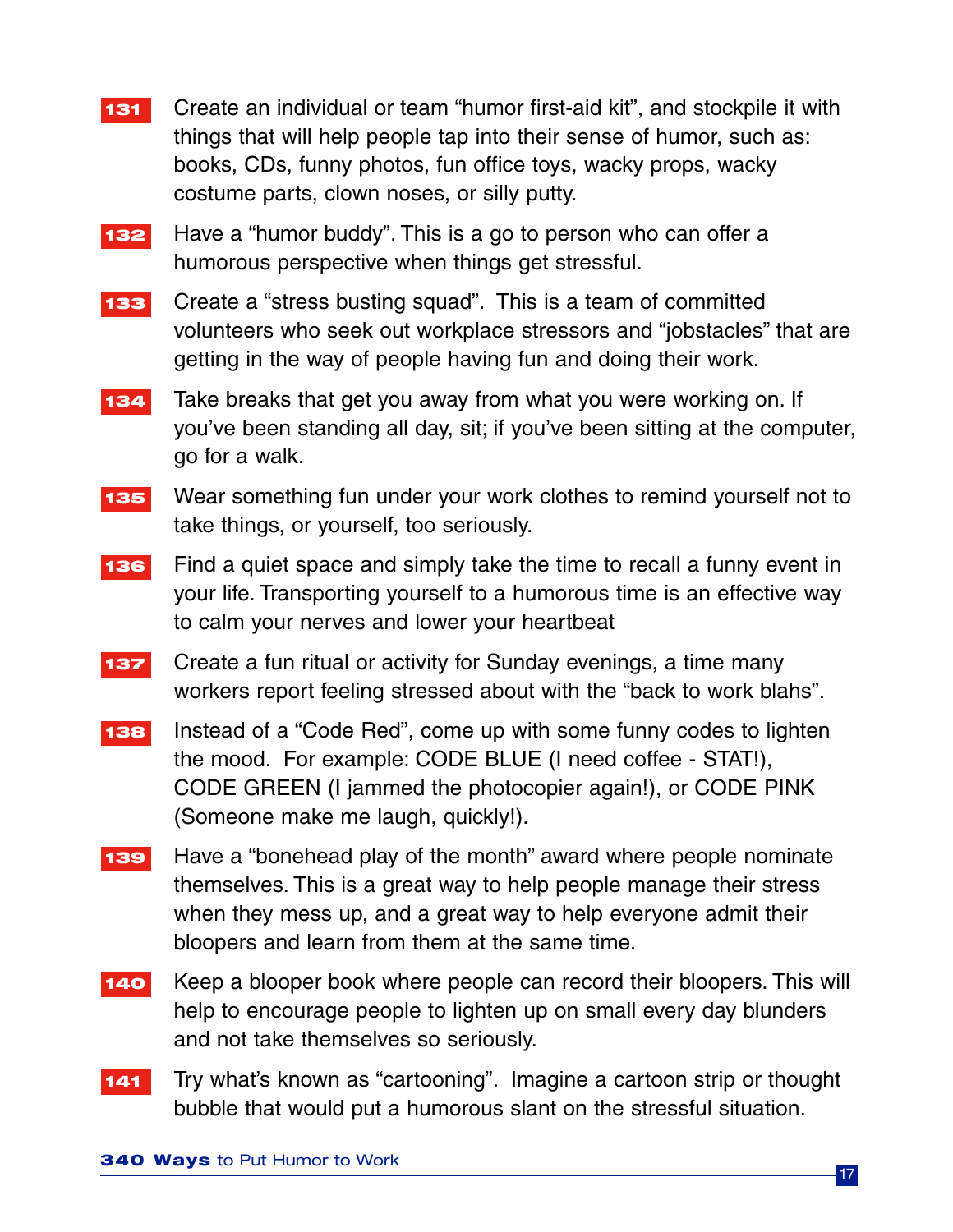- **142** Need a break, but can't get away? Try a "staycation" by taking a holiday but staying at home.
- **143** When returning from holidays, tell people you are returning a day later than your actual return date. This gives you a breather day to relax without being harassed!
- **144** Have a "stress party" to help people celebrate and lift their spirits during a time of big change or stressful work.
- **145** Have a funny mantra or goofy song you can recall every time you need to remind yourself to lighten up.
- **146** Put on a funny hat or clown nose to force yourself to lighten up in a difficult time.
- **147** Count to ten, and imagine how funny it will seem a year from now. Remember, Comedy = Tragedy  $+$  Time.
- **148** Finish the following: The bad news is \_\_\_\_\_\_\_\_\_, but the GREAT news is \_\_\_\_\_\_\_\_\_\_\_. Force yourself to come up with some funny answers to how this bad situation will end up being GREAT!
- **149** Create some standard blooper recovery lines, so you are ready the next time things go awry. For example: "I think my train of thought just derailed!", "Houston, we have a problem!", or "Oops. There goes my chance at the Nobel peace prize."
- **150** Create your own wacky Top-10 "Ways to Deal with My Stress" list.
- **151** Create your own wacky Top-10 "Signs I'm Too Stressed" list.
- **152** Create a fun, end-of-the-workday ritual to leave the office on a positive note and, hopefully, leave any stressors behind. In one company, for example, all employees don clown noses and have made a pact to keep them on until they walk through their front door.
- **153** On the commute to and from work, look for and collect funny bumper stickers.
- **154** Have a technology-free zone (no cell phones allowed!) on your commute.
- **155** Listen to comedy/humor tapes during your work commute.
- **156** Have a "lighten up!" reminder symbol/mascot hanging from your mirror or somewhere visible in your car to remind you to relax during the commute.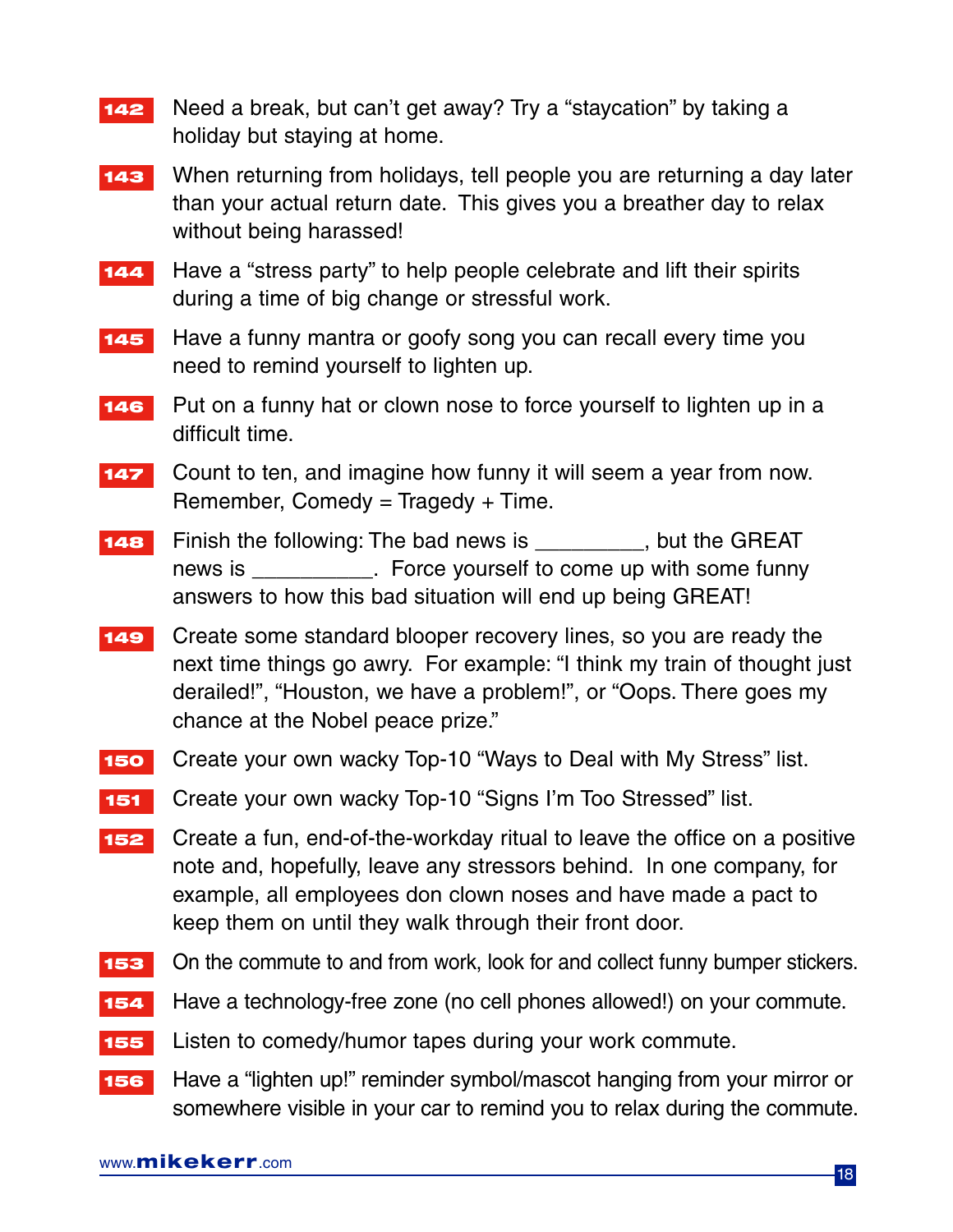#### <span id="page-18-0"></span>**Sparking Creative Thinking**

Humor is one of the best catalysts for thinking creatively. (Yes,  $Ha + Ha = AHA!)$ ) Humor helps move people into lateral thinking and divergent thinking modes, and a relaxed, fun workplace atmosphere makes it psychologically safe for people to share creative ideas on an ongoing basis.

- **157** Create a "Dilbert Committee" to identify Dilbert-type behaviors and policies in your workplace.
- **158** To spark new ideas, brainstorm in an offsite location, such as: a coffee shop, a park, or the zoo.
- **159** Before brainstorming, play a fun game to loosen people up and get the juices flowing. Some great games for this are Pictionary, charades, theater improvisational games, or brainstorming something silly.
- **160** Brainstorm the opposite of a problem or issue to force a change of perspective on a problem.
- **161** Ask a five-year old for ideas, or, better yet, as some companies have actually done, bring in a group of kids to consult with for fresh and wacky ideas!
- **162** Randomly pick an occupation from the Yellow Pages directory. Then, brainstorm how your problem would be solved looking at it from their perspective.
- **163** Toss a foam ball around, prompting people to blurt out spontaneous suggestions as soon as they catch the ball.
- **164** Line an entire wall in a meeting room or along a hallway with "inspiration" or "idea" whiteboards. Then, encourage people to doodle and jot down suggestions for ideas to particular issues. (Walt Disney used this technique with great success.)
- **165** Ban idea-squashing language from your meetings. For example, "We tried that before in 1947".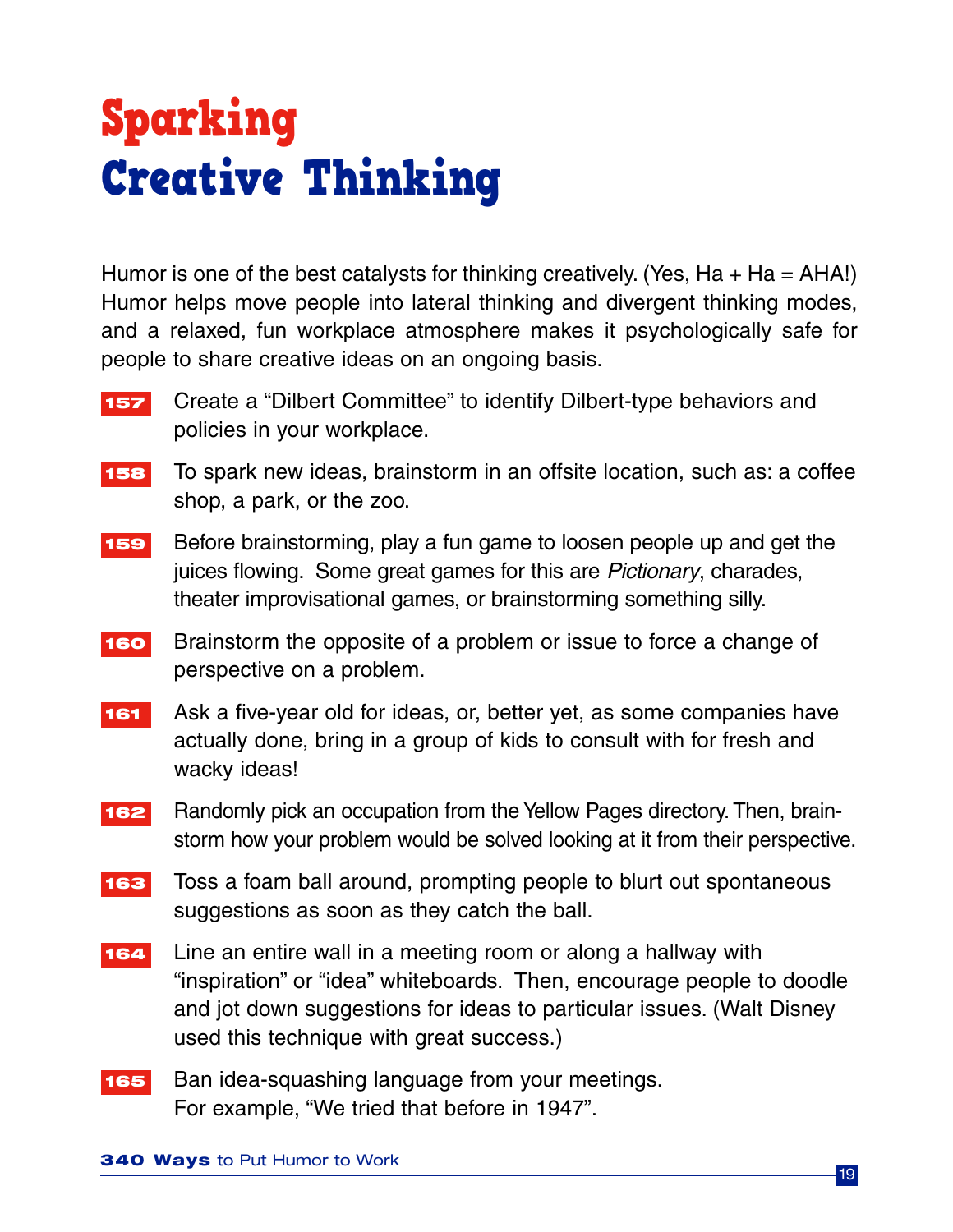- **166** Take the team and go on an "idea safari" by visiting a museum, a zoo, or another business in search of ideas you can use.
- **167** Hold a contest for employees to come up with the most creative slogan for your company. Some real life examples are the following: a company called Dave's Drilling and Blasting: "We Don't Stand Behind Our Work – We Stand Behind a Tree", or optometrists' office in California: "If You Can't Read This, You've Come to the Right Place!"
- **168** One company sends employees crayons and blank paper every six months and asks them to draw their impressions of the company. This is a great way to spark creativity and a fun way to gauge people's emotional connection to the workplace.
- **169** Hold creative brainstorming meetings where instead of focusing on "problems" or "issues", you purposely remain focused on the positive by talking ONLY about "possibilities".
	- \* For more free articles and ideas on putting creativity to work in your workplace, surf on over to **[www.mikekerr.com/cms/index.php/humour-resources/](http://www.mikekerr.com/cms/index.php/humour-resources/)**.

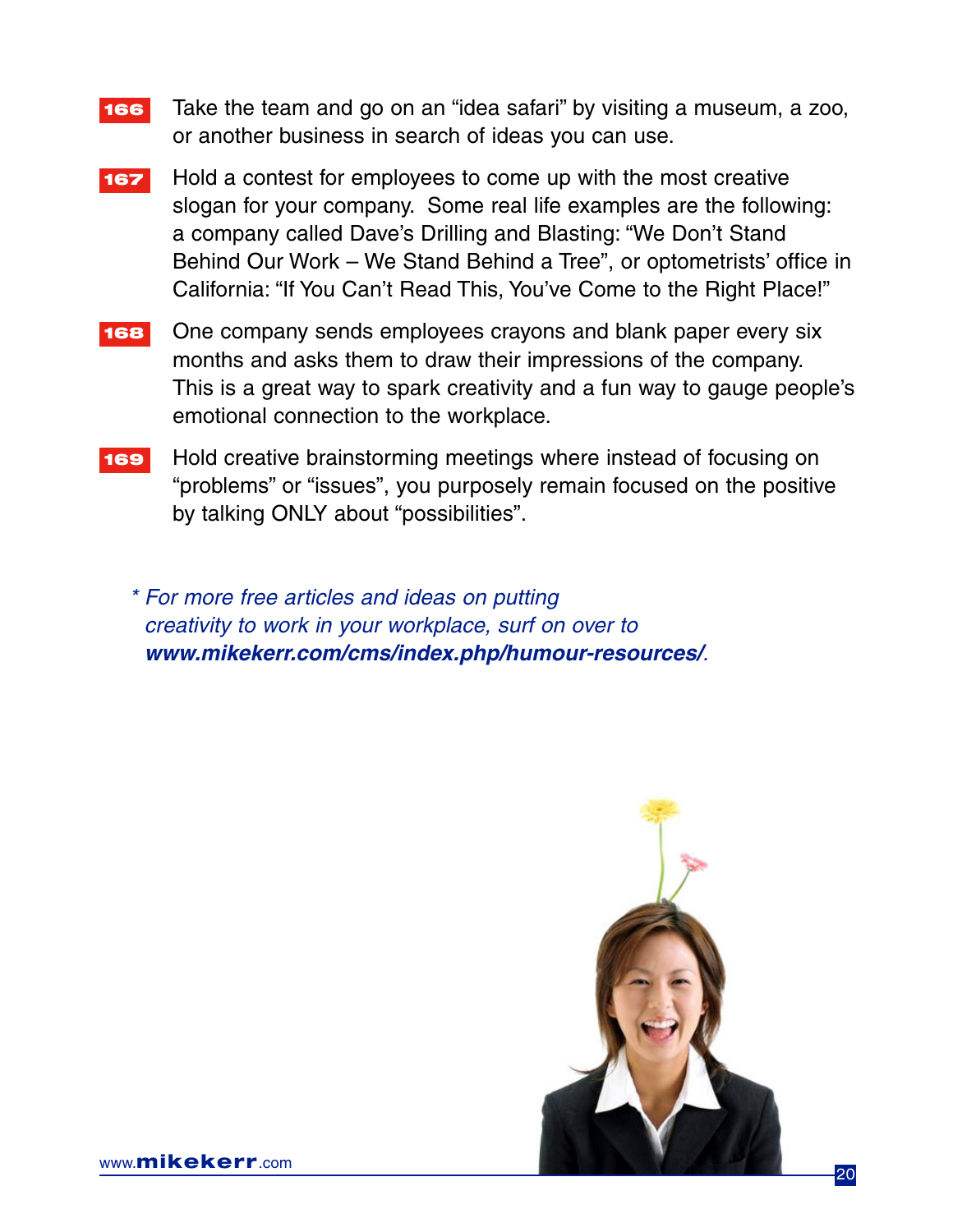### <span id="page-20-0"></span>**Inspiring Customer Service with a Laugh**

Who wants to do business with a grouch? And whoever sold anything to anyone by boring them to death? No matter what business you are in, whether you have external or internal clients, humor is a simple way to add a personable touch to your client service. Remember, doing all those nifty "good customer service" things you're supposed to do just means you're meeting expectations. To exceed expectations, you need to look for simple ways to go beyond the norm, and encouraging employees to tap into their sense of humor is an easy way to make them—and your clients—happier.

- **170** Reward customers for their stress with a fun, offbeat award. For example, Barney's Motel offers a 10 cent bounty for flies, dead or alive, retrieved from guest's motel rooms.
- **171** Give out prizes to customers in line-ups or in waiting areas to help thempass the time and reward them for their patience. For example, give a small prize for whoever has the oldest dated penny or a hole in their sock.
- **172** Look for opportunities to use humor in all your customer service signs. For example, one sign at a vet clinic reads: No Parking Here. Violators Will Be Neutered.
- **173** Add some humor to your company's automated voicemail. For example, a brokerage firm added this to their voicemail: "And for the sound of a quacking duck (their mascot), press 7 now."
- **174** Rotate the job around of "playing customer" for a day to help employees see your organization through the customer's eyes. It's not only fun for employees, but it's typically very enlightening.
- **175** Offer special wacky deals, discounts, or prizes to garner free publicity and generate some buzz. For example, every Wednesday, a bald restaurant owner in California charges customers based on how much hair they have!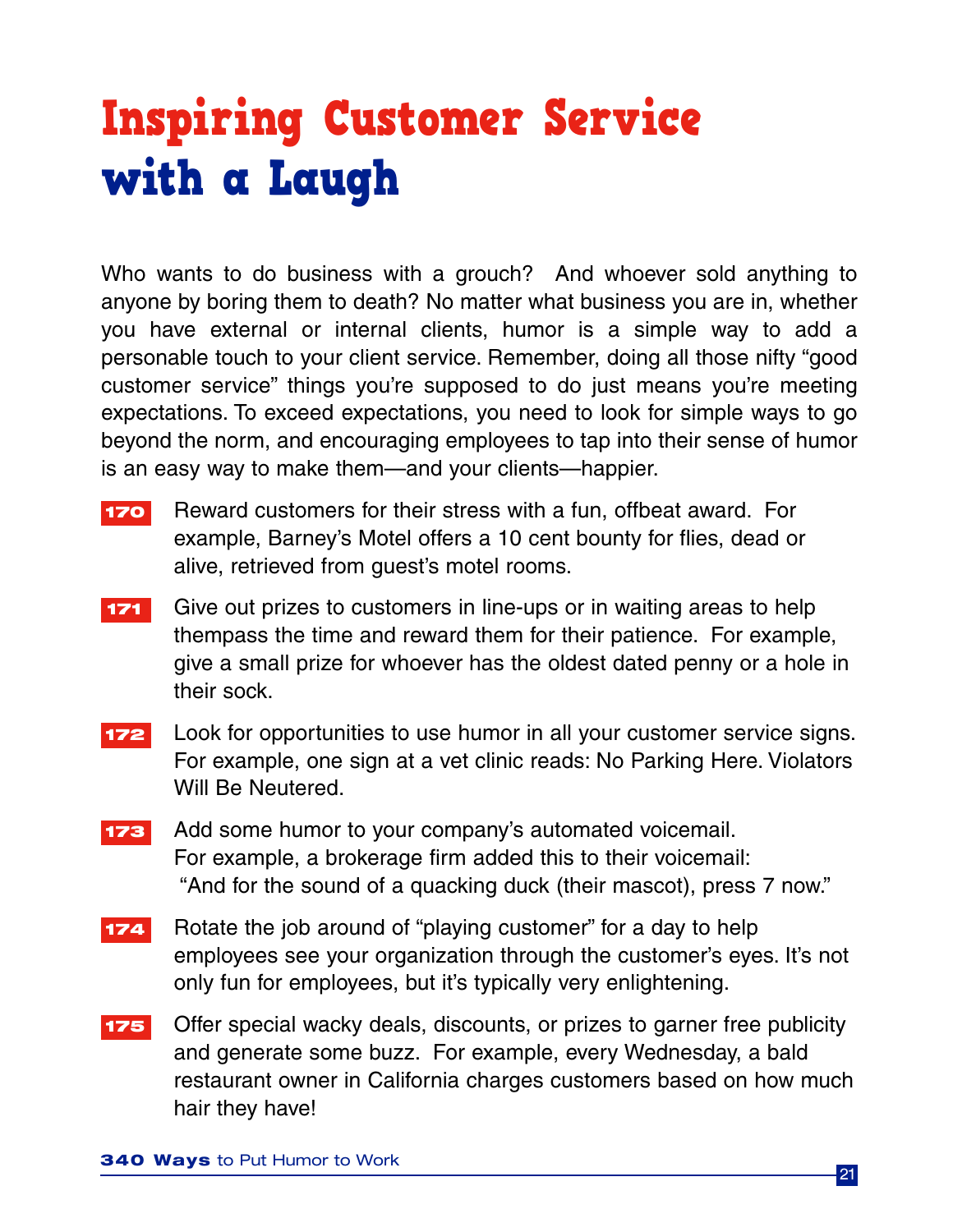- **176** Keep a file or book of unusual client requests or questions.
- **177** Create a special fund that is used just for ideas that engage the customer in fun and meaningful ways.
- **178** Create a fun waiting room or reception area. Stockpile it with humorous books and magazines to read, fun posters, etc.
- **179** Encourage all front line employees to create a unique personal signature of something they say or do that's a little different to make an impression with customers in a fun, memorable way. For example, one grocery bagger has done this by writing little "thoughts of the day" and slipping them into customer's grocery bags.
- **180** Hold a contest and award a prize for the most creative photo or video of someone using one of your products or services in a creative way.
- **181** Put funny quotes or "thoughts of the day" on customer's bills or invoices.
- **182** Collect and display great client testimonials to continually encourage front line employees to be at their best.
- **183** Look for simple ways to go beyond the expected. Actually brainstorm this with your team on a regular basis.
- **184** Create a humorous service slogan that describes your commitment to the customer.
- **185** Add humor to any instructions you give out.
- **186** Include customers in contests.
- **187** Include customers in some of your brainstorming sessions.
- **188** Create a funny "thought of the day" board or humor board for customers.
- **189** Hold annual, offbeat/wacky customer appreciation days.
- **190** Create a public display of customers' photos showing off your products from their travels around the globe.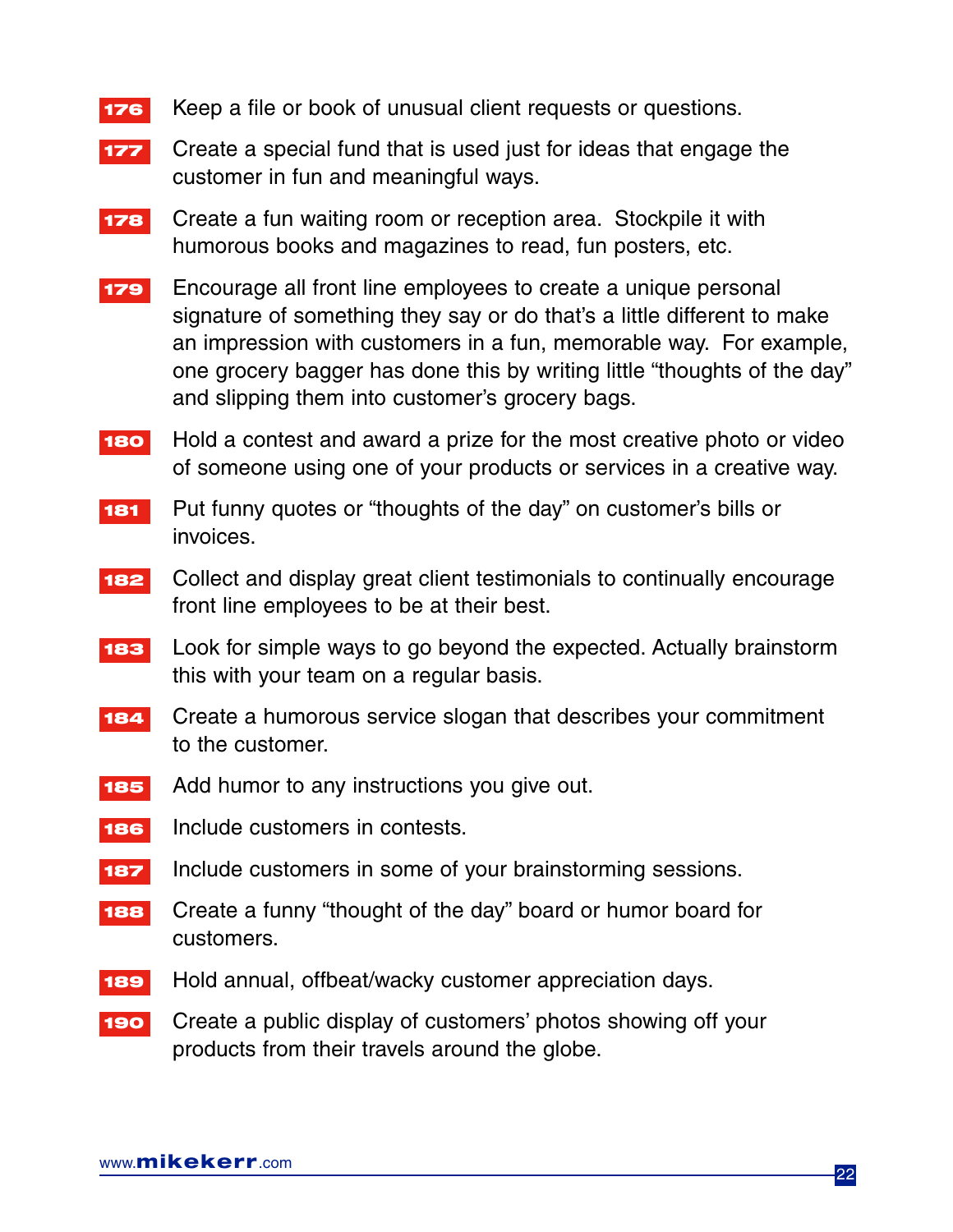### <span id="page-22-0"></span>**Motivating the Troops with Laughter**

Remember, ultimately, there's nothing more motivating than success. And, also remember, that money is a lousy motivator. To create a positive work environment, you need to create a "want to" kind of a workplace vs. a "have to" workplace. Tapping into people's sense of pride, recognizing people, praising people, celebrating successes, completing meaningful work where you see the end results, feeling connected to a team and to an organization's vision and goals, communicating in an honest and open manner, and treating people humanely, with respect and dignity, is what truly motivates people.

But, of course, who says you can't have a little fun along the way? Like in an ecosystem, everything in the workplace is interconnected, so when you do things to improve morale, chances are, you're also lowering stress levels, sparking more creativity, improving communication, and inspiring greater customer service ALL at the same time! Wow! How can you not get excited?

#### **Thanks a lot!**

- **191** Practice positive praise. Be 100% positive, specific, timely, and sincere!
- **192** Hold a "Thank God It's Monday!" morning "rally" to launch the week on a positive note and to help people get rid of the dreaded "Sunday night blahs".
- **193** Give people standing ovations for coming into work each morning (or, at least, every Monday morning).
- **194** During a particularly nice day of weather, take the team out for an impromptu trip to a nearby city park, zoo, aquarium, or beach.
- **195** Go to the airport, and welcome a colleague back from a long work trip.
- **196** Post a fun message of "Thanks!" in unusual places, such as: the back of a washroom stall's door, on wastebaskets, on the coffee pot, etc.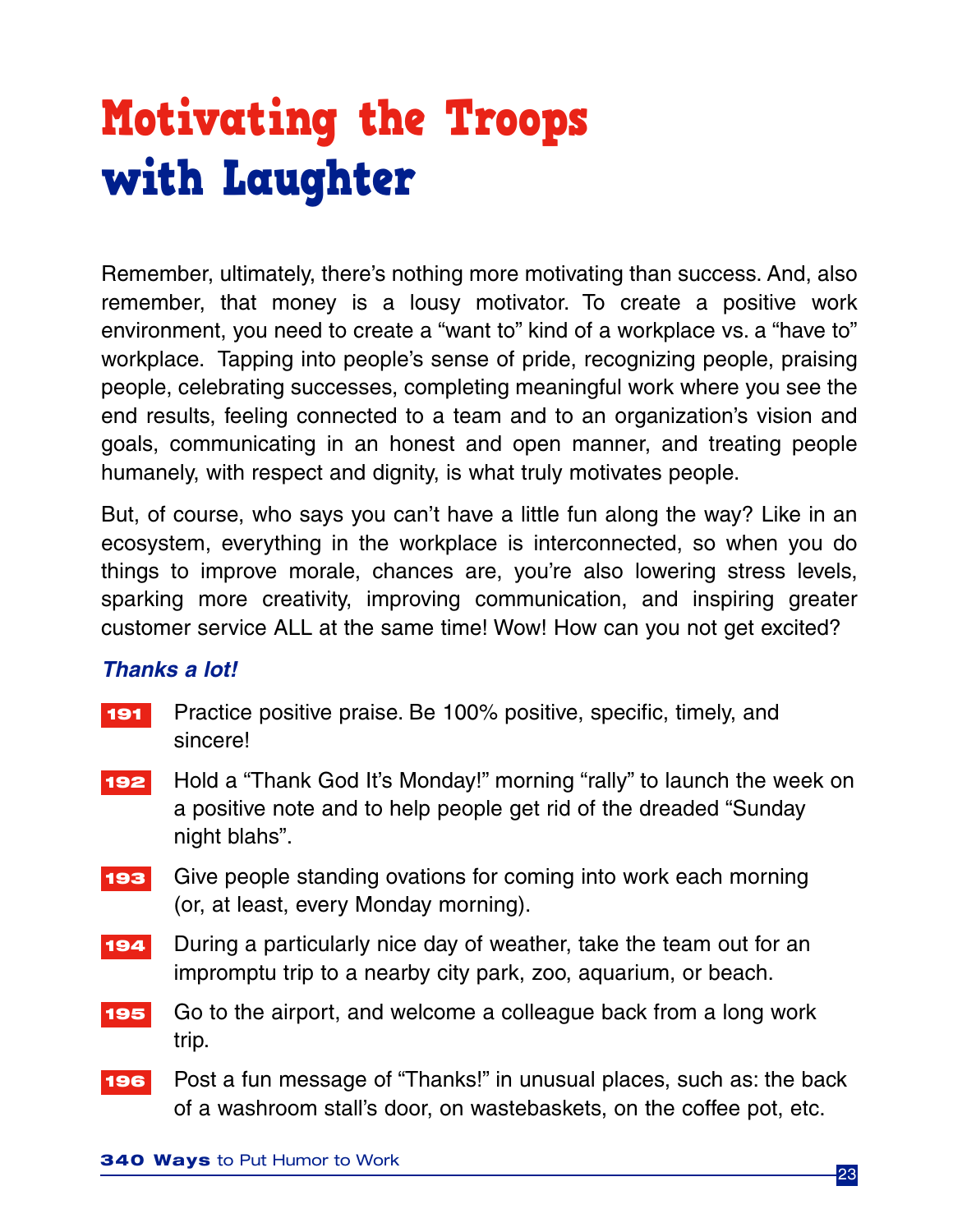- **197** Kidnap a co-worker in need of a break or deserving of a reward with the "humor police", and whisk them off somewhere fun.
- **198** Start a file of each employee's "favorites", such as: favorite ways to be thanked, gifts, hobbies, food, etc. That way, when it comes time to send them something special, to celebrate their birthday, or to offer an incentive, you'll know exactly what to get them!
- **199** Have a rotating bouquet of flowers that gets passed from one person to another.
- **200** Send gifts and thank-you cards to the families of employees when the employee has done something noteworthy. They're a part of the support team, and it's the most powerful way to tap into someone's sense of pride.
- **201** Identify easily quantifiable milestones, and, then, attach celebratory events or perks to each level.
- **202** Have a fun ritual or signal for every time someone makes a significant sale or lands a major contract.
- **203** Call spouses to find out creative ways to thank employees.
- **204** Keep a supply of inexpensive gift items and funny thank-you cards on hand so that it's easy to thank people on a regular basis.
- **205** Get offbeat and wacky with your gifts and incentives. Some great examples are a music lesson, free pet grooming, having their house cleaned for a year, pedicures, family memberships to a museum or zoo, or having their portrait painted.
- **206** Hold a weekly raffle for small prizes, but instead of people buying tickets, they earn them from their coworkers for being so nice and helpful!
- **207** Have a "Manager of Mirth" award that recognizes the manager who most successfully instills a sense of pride, recognition, and fun in his or her team.
- **208** Name hallways, stairwells, or meeting rooms after employees to honor them (since all the mountains are likely taken). You can also do this on a rotating basis to make sure everyone gets a turn.
- **209** Hold a "limo lottery" where the winner gets driven to and from work in a limousine.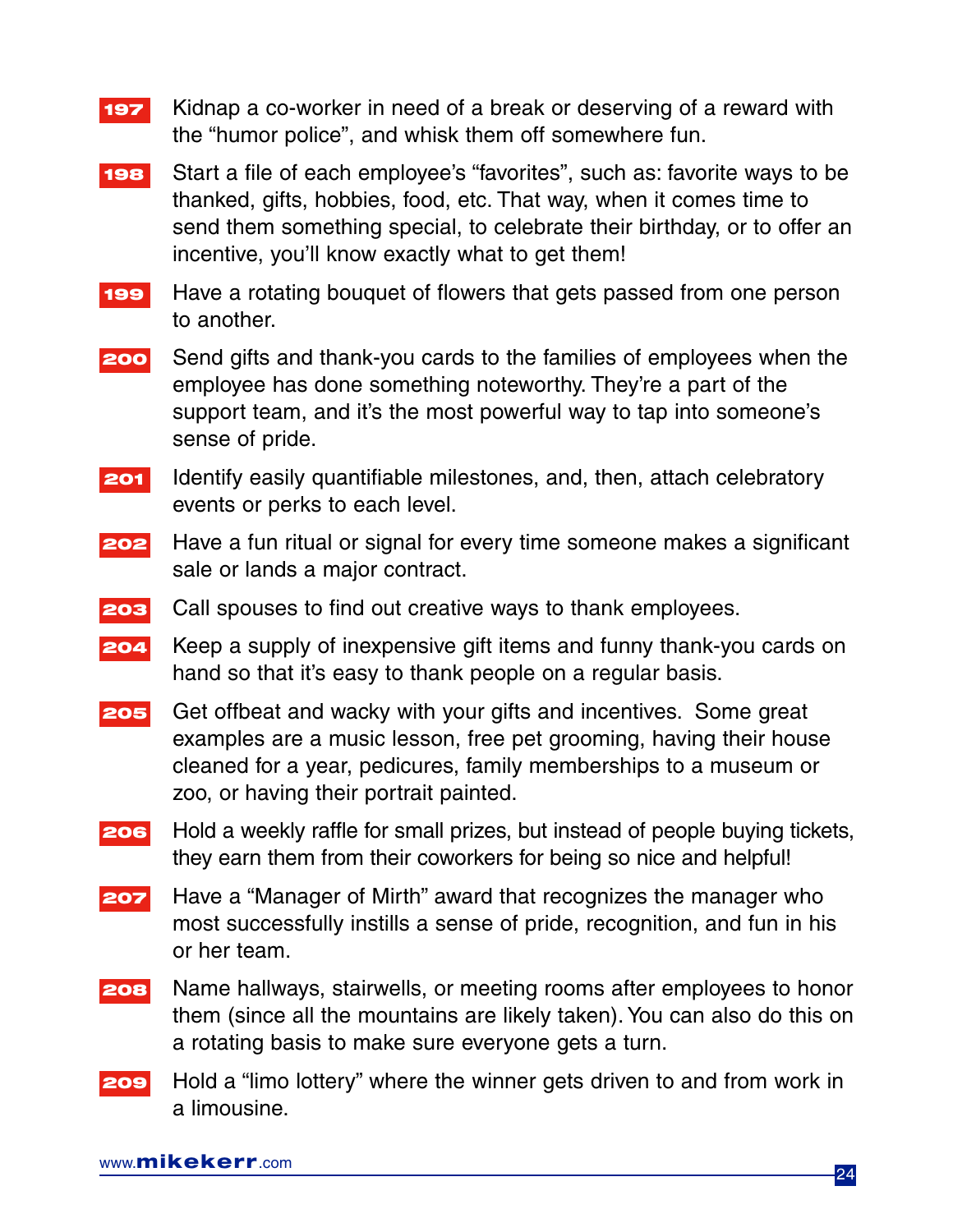- **210** Have managers serve coffee, drinks, and treats during a particularly busy time or simply as an impromptu way to say thanks.
- **211** Deliver an unusual food item to everyone. Some great treats are popsicles, M & Ms, or popcorn.
- **212** Bring in a team of masseuses and offer everyone a chance at a shoulder or foot massage.
- **213** Wash employees' cars as an offbeat thank-you.
- **214** Hold a regular "employee appreciation day" in the same way as customer appreciation days.
- **215** Give out fun awards that encourage positive behaviors. Some examples are: Best Sense of Humor, Nicest Smile, Most Fun Department, Most Likely to Be Adopted by a Customer, etc.
- **216** Create team awards in addition to individual awards.
- **217** Create a menu/shopping list of reward perks from which people can choose. That way, people get what they really want.
- **218** Name menu items in the company cafeteria after employees.
- **219** Hold a mock Oscars ceremony and dole out fun awards ("Person Most Likely to O.D. on Caffeine", "Person Least Likely to be Voted Off the Island", or "Person Most Likely to Jam the Photocopier" award.)

#### **Happy days are here again . . .**

- **220** Hold an annual "nerd day" event where everyone dresses up like nerds.
- **221** Celebrate the anniversary of your company's founding.
- **222** Celebrate the anniversary date of when people started working for your organization.
- **223** Once a week, say Friday mornings, have a "pass-the-joke" relay around the office. People are obliged to pass, by phone or in person, the same, clean joke to another person until everyone has heard it.
- **224** Create a fun start of the day team ritual to set the tone for the day.
- **225** Create a fun calendar that highlights employees' birthdays, significant organization dates, holidays, and social events.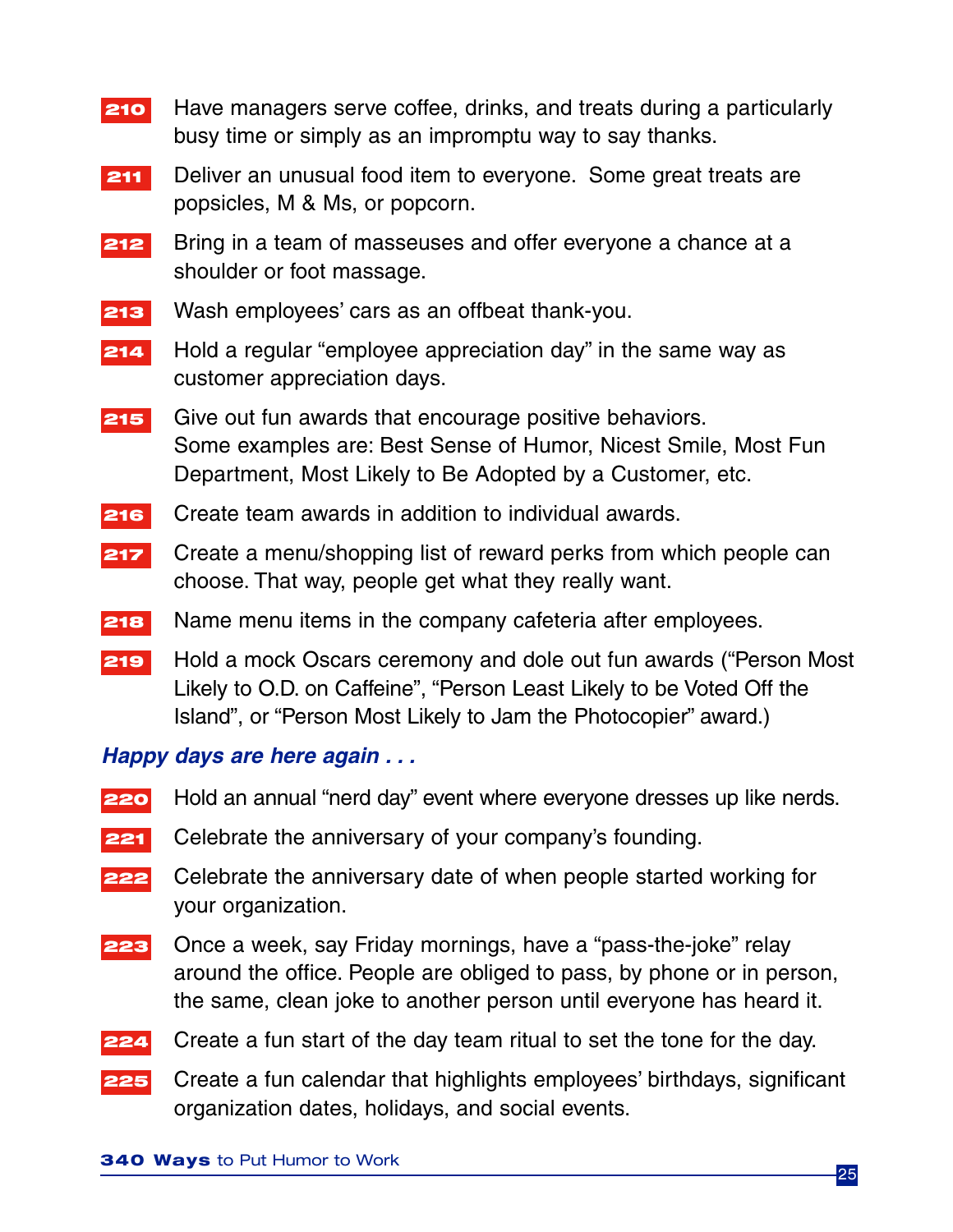- **226** Phone someone celebrating a birthday and play "Happy Birthday" to them using the musical tones from the phone (#112, 163, 112, 196, 110, 8521, 008, 121). 11
- **227** Have a "Word or Phrase of the Day". This can be something a bit wacky where everyone is encouraged to say it as many times in conversation throughout the day.
- **228** Have a "dress your boss or coworker" day.
- **229** Hold an annual 50's dress up day.
- **230** Have a prize for the best costume on Halloween, and hold a Halloween fashion show. Then, encourage people to go trick or treating down the hallways.
- **231** Hold a "beach party" in the middle of winter.
- **232** Celebrate obscure and unusual holidays, such as: Groundhog Day (February 2) or Talk Like a Pirate Day (September 19).
- 233 Celebrate Make Up Your Own Holiday (every March 26<sup>th</sup>) by making up your very own holiday appropriate to your team or workplace.
- **234** Instead of a "casual Friday" hold a "formal Friday".
- **235** Hold a family open house once a year.
- **236** Create a fun, wacky, or offbeat tradition to match each day of the workweek. For example: M & M Mondays, Take-Out Tuesdays, or Fun Dance Fridays.
- **237** Celebrate "Wacky Wednesdays" as a way to celebrate hump day.
- **238** If your profession doesn't have an official "X" day of celebration, then create one!
- **239** Give everyone on your team a special day when it is their holiday. For example: "Official Bob Day!"
- **240** Bring the beach to the office during the summer by having an indoor beach party complete with pink flamingoes, Hawaiian leis, fake palm trees, and lawn chairs.
- **241** Hold a Hawaiian shirt theme day.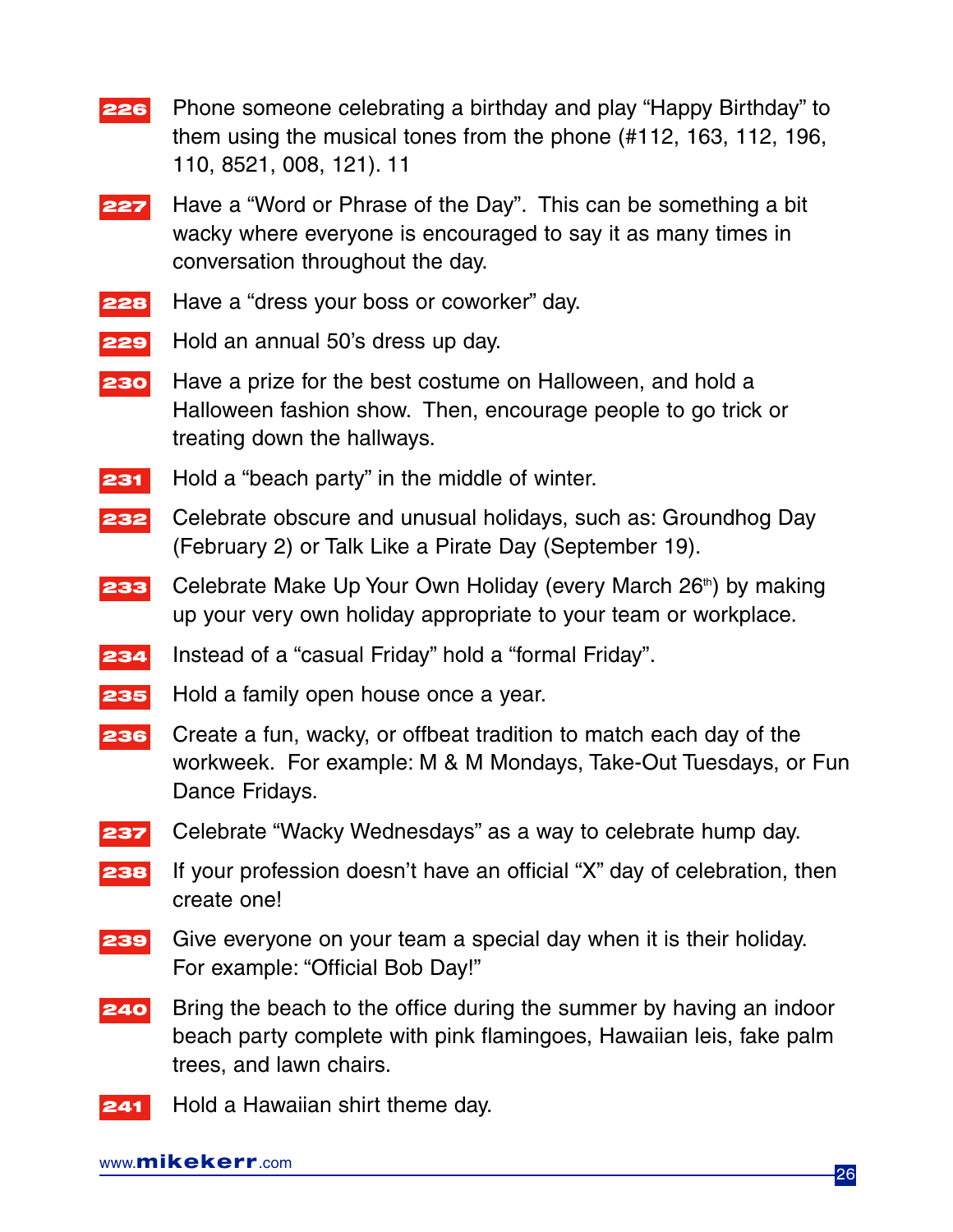- Create a fun slogan to kick off each month.
- Have a "wackiest tie" day.
- Have a wackiest sock or mismatched sock day.
- Have a "bring your pet to work" day.
- Have a "bring your grandparents" or "parents" to work day.
- Hold an ice cream sundae social.

#### **Let the games begin . . .**

- Hold a "rock-paper-scissors" contest.
- Have a "Word or Phrase that Pays" contest. Whoever first hears the phrase from someone out of the loop, or a customer, wins a small prize.
- Include families in company contests. For example, have them participate in contests to come up with a name for a new project or product.
- Hold a contest for people to write the funniest work-related joke.
- Hold a "match the employee to the baby photo" contest.
- Hold a "match the employee to the high school grad photo" contest.
- Hold a "match the employee to the pet" contest.
- Have a "match the foot to the employee" contest. (Yes, one company actually did this.)
- Hold a contest for the best work-related excuse by an employee.
- Hold an employee talent contest.
- Have a mini-golf golf match in your office, creating work-related obstacles and holes.
- Hold a contest in which teams create fun, one-minute ads for your company's products and services.
- Hold your own customized Olympic games.
- Create your own "Guinness book" of wacky, work-related records, such as: longest number of days the boss has gone without saying a certain phrase, maximum number of cups of coffee drank by an employee in a single day, or longest office commute.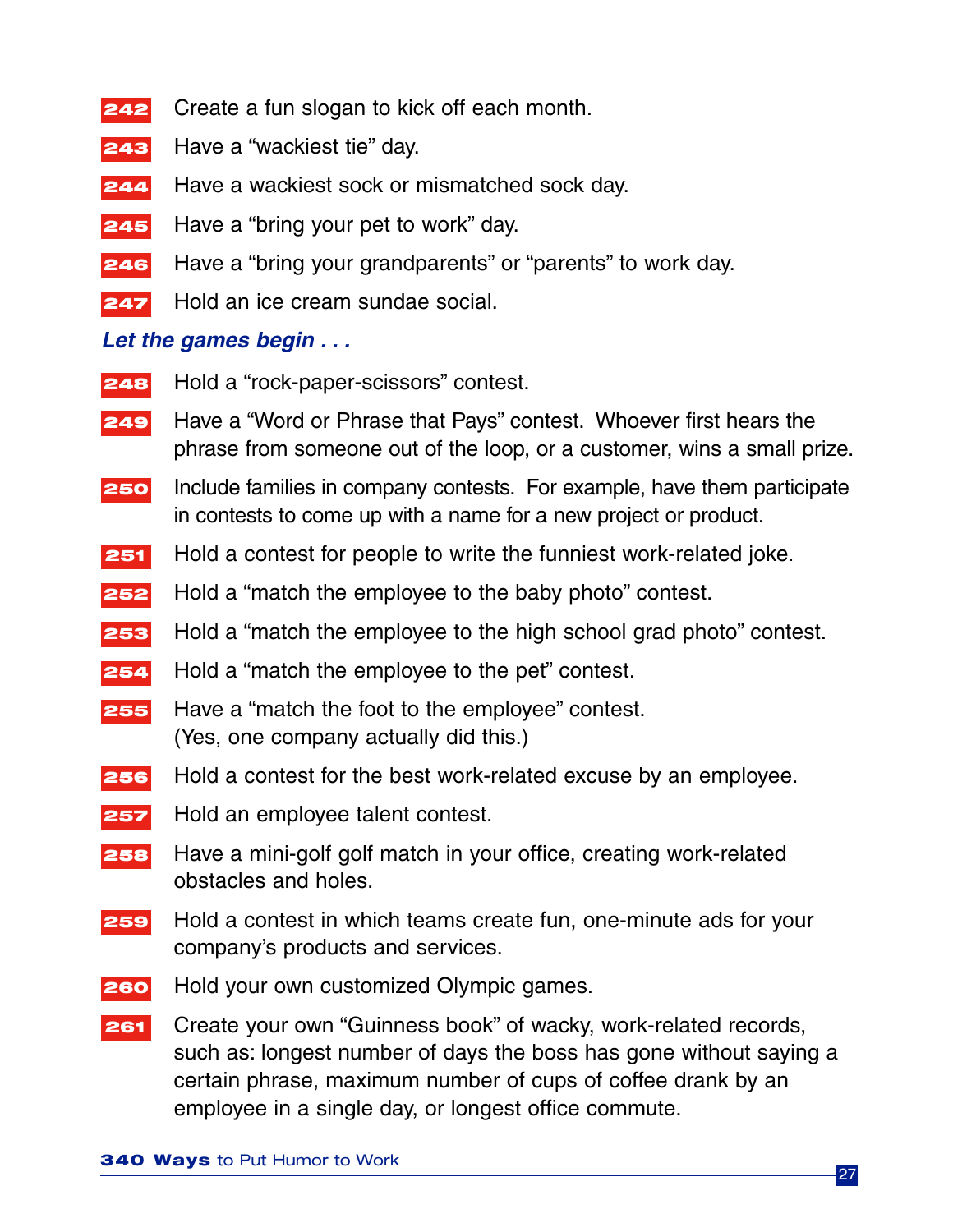| 262                                         | Hold a paper airplane making contest and reward prizes for creative<br>design, flight distance, and flight duration.                                                                                                                                                                                                                           |  |
|---------------------------------------------|------------------------------------------------------------------------------------------------------------------------------------------------------------------------------------------------------------------------------------------------------------------------------------------------------------------------------------------------|--|
| 263                                         | Hold a celebrity look-alike and/or impersonation contest with<br>employees.                                                                                                                                                                                                                                                                    |  |
| 264                                         | Hold a contest to complete the following line the best:<br>"You know you're a- YOUR PROFESSION HERE-<br>when when when the state of the state of the state of the state of the state of the state of the state of the state of the state of the state of the state of the state of the state of the state of the state of the state of         |  |
| 265                                         | Download office bingo cards from www.jobacle.com, or create your<br>own customized bingo cards featuring random events suitable for your<br>workplace that people must collect throughout a day or week. Some<br>examples of these events would be: a jammed copier, the boss saying<br>a certain buzzword, or a customer wearing a green tie. |  |
| A team that laughs together, stays together |                                                                                                                                                                                                                                                                                                                                                |  |
| 266                                         | Make sure everyone has a business card. It's hard to feel connected<br>to the team or organization if you don't.                                                                                                                                                                                                                               |  |
| 267                                         | Create fun, offbeat, colorful job titles for people, or, at least, let folks<br>come up with alter-ego job titles that capture the true essence of their<br>work.                                                                                                                                                                              |  |
| 268                                         | Tell a "joke-of-the-day", each day, at the same time, over the<br>P.A. system, or post it on your website or bulletin board.                                                                                                                                                                                                                   |  |
| 269                                         | Put a funny quote on your business card.                                                                                                                                                                                                                                                                                                       |  |
|                                             | Create an official "Corporate Jester" role that rotates around the<br>company every three months.                                                                                                                                                                                                                                              |  |
| 271                                         | Create a "Joy Grant" in the same way that Ben and Jerry's Ice Cream<br>supports project/ideas that will bring more joy and fun to the workplace.                                                                                                                                                                                               |  |

- **272** Start a Laughter Club at your workplace. (For information, go to [www.worldlaughtertour.com.](http://www.worldlaughtertour.com/))
- **273** Start a humor file to collect on-going, relevant workplace humor.
- **274** Volunteer to support a local charity.
- **275** Use baby photos on the company's organization charts.
- **276** Add some fun, personal information on your organization charts.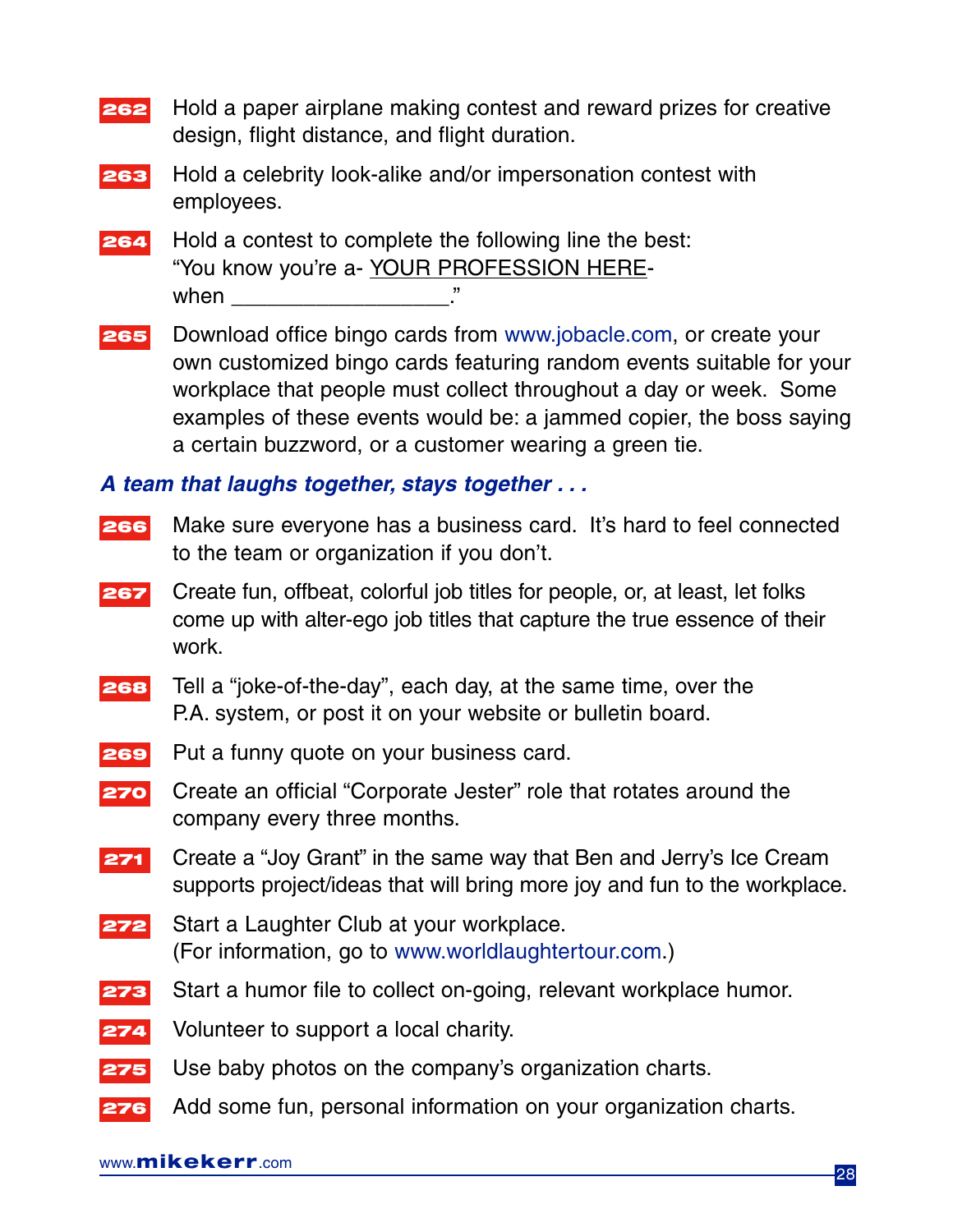|                               | Survey people on a regular basis, asking them these simple<br>questions: "What motivates you?" and "What de-motivates you?"<br>(You may be surprised by the results.) |  |
|-------------------------------|-----------------------------------------------------------------------------------------------------------------------------------------------------------------------|--|
| 278                           | Create a code, phrase, or signal that employees can use when they're<br>having a bad day and need some extra support from colleagues.                                 |  |
| 279                           | Every now and then, create a totally wacky policy. For example, every<br>third Thursday of September, employees are forbidden to wear brown<br>socks.                 |  |
| 280                           | monthly e-mail posting that introduces a new (or not so new) employee<br>to everyone with some fun, personal information and a fun photo.                             |  |
| 281                           | Create a company song, cheer, or "company anthem" that you can<br>sing at annual get-togethers.                                                                       |  |
| 282                           | Create your own set of customized "Murphy's Law" rules that would<br>pertain to your specific work situation.                                                         |  |
| 283                           | Get an office aquarium.                                                                                                                                               |  |
| 284                           | Create a work-related trivia file to collect fun trivia.                                                                                                              |  |
| 285                           | Wear a humorous bumper sticker on your back.                                                                                                                          |  |
| 286                           | Have an indoor office picnic without the ants.                                                                                                                        |  |
| 287                           | Hold a "How I spent my summer vacation" luncheon, where people<br>share slides, photos, or stories from their summer.                                                 |  |
| 288                           | Give cool, exciting, James Bondish sounding titles to your mundane<br>workplace projects and processes.                                                               |  |
| 289                           | Wear a "Hello my name is_______________" name tag all day and see<br>what the response is.                                                                            |  |
| 290                           | Conduct a "humor raid" on another team, department, or co-worker in<br>need of a fun break.                                                                           |  |
| 291                           | Create an annual yearbook of fun photos and accomplishments to<br>highlight the past year's successes.                                                                |  |
| 292                           | Create a team/company photo album into which people can contribute<br>fun, work-related photos.                                                                       |  |
| 340 Ways to Put Humor to Work |                                                                                                                                                                       |  |

29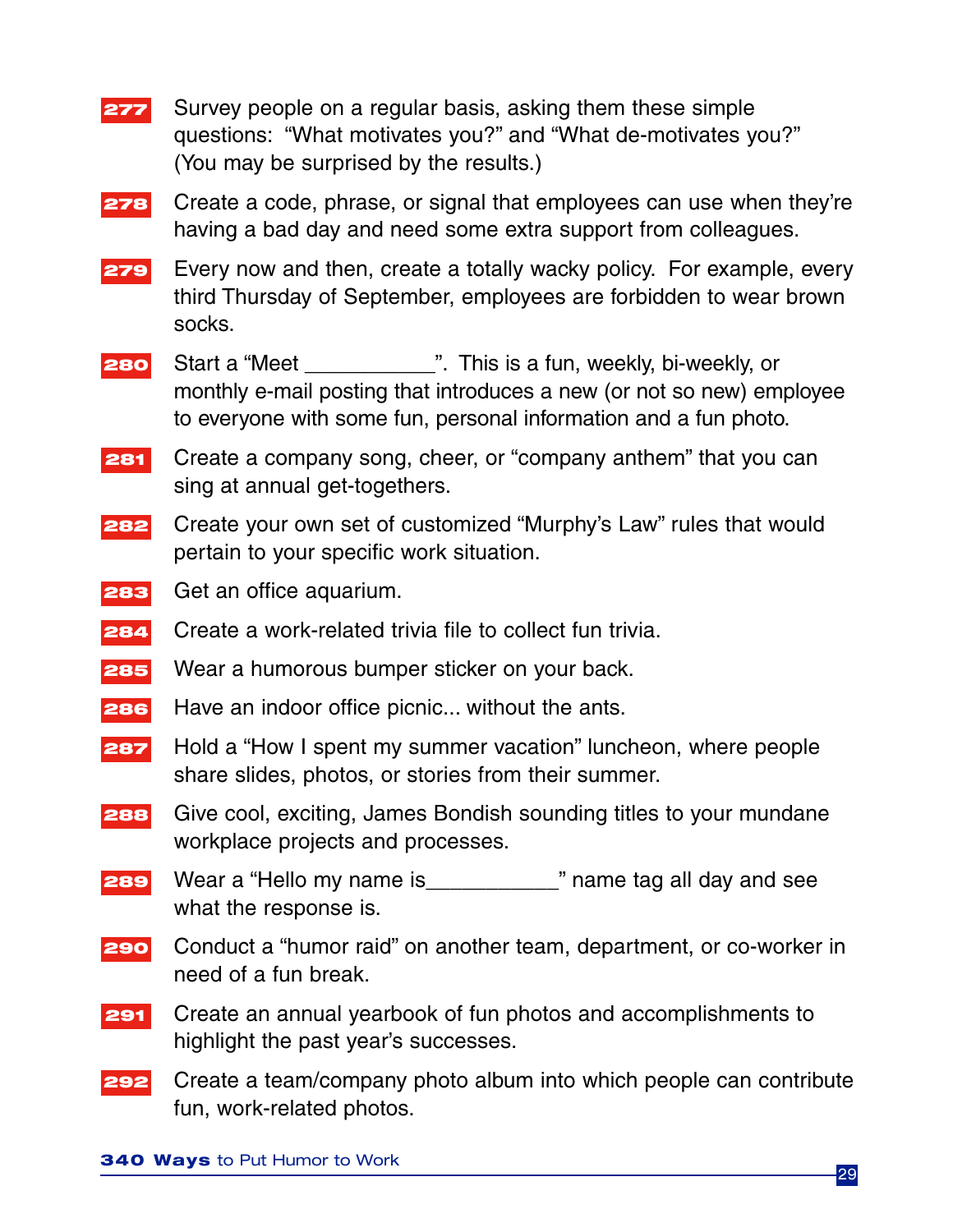- **293** Put on a humorous skit in early January to review the past year and to talk about the year ahead.
- **294** Assign a rotating workplace "paparazzi" to take candid, fun, spontaneous photos of people in action.
- **295** Participate in a little stealth disco. This craze, started by a Chicago ad firm, involves sneaking up behind someone who is hard at work and then disco dancing behind them. For bonus points, get yourself video taped. Then, send a copy to the hard-working, oblivious employee who missed out on the whole thing!
- **296** Hold an office garage sale where people get to swap different office equipment and supplies.
- **297** Set up a lemonade stand in the hallway or elevator, and raise money for your favorite charity or social committee.
- **298** Create a dictionary of work-related terms that apply to your workplace with invented words.
- **299** Grab a video camera and create a fun spoof of a reality TV show based in your very workplace, complete with "person on the street" interviews, off the cuff comments, and watching in on an employee meeting.
- **300** Create your own fortune cookies and slip in work-related fortunes. (Surprisingly, the cookies are quite easy to bake.)
- **301** Hire a cartoonist to draw fun caricatures of everyone on your team.
- **302** Create fun office postcards. Then, send them to people who are away on vacation to remind them of what they're missing being away from work!
- **303** Have a weekly joke lunch where participants must supply three new jokes to the luncheon as admission in.
- **304** Don't just have a sign with someone's name on it, especially when it's in the public eye. Include a fun, personable photo, and list a few fun bio facts about the person.
- **305** Create a fun sticker, badge, or slogan to remind people to lighten up.
- **306** Give people an actual license to laugh. This is a certificate that lets them know your workplace allows humor and doesn't want people to take themselves too seriously.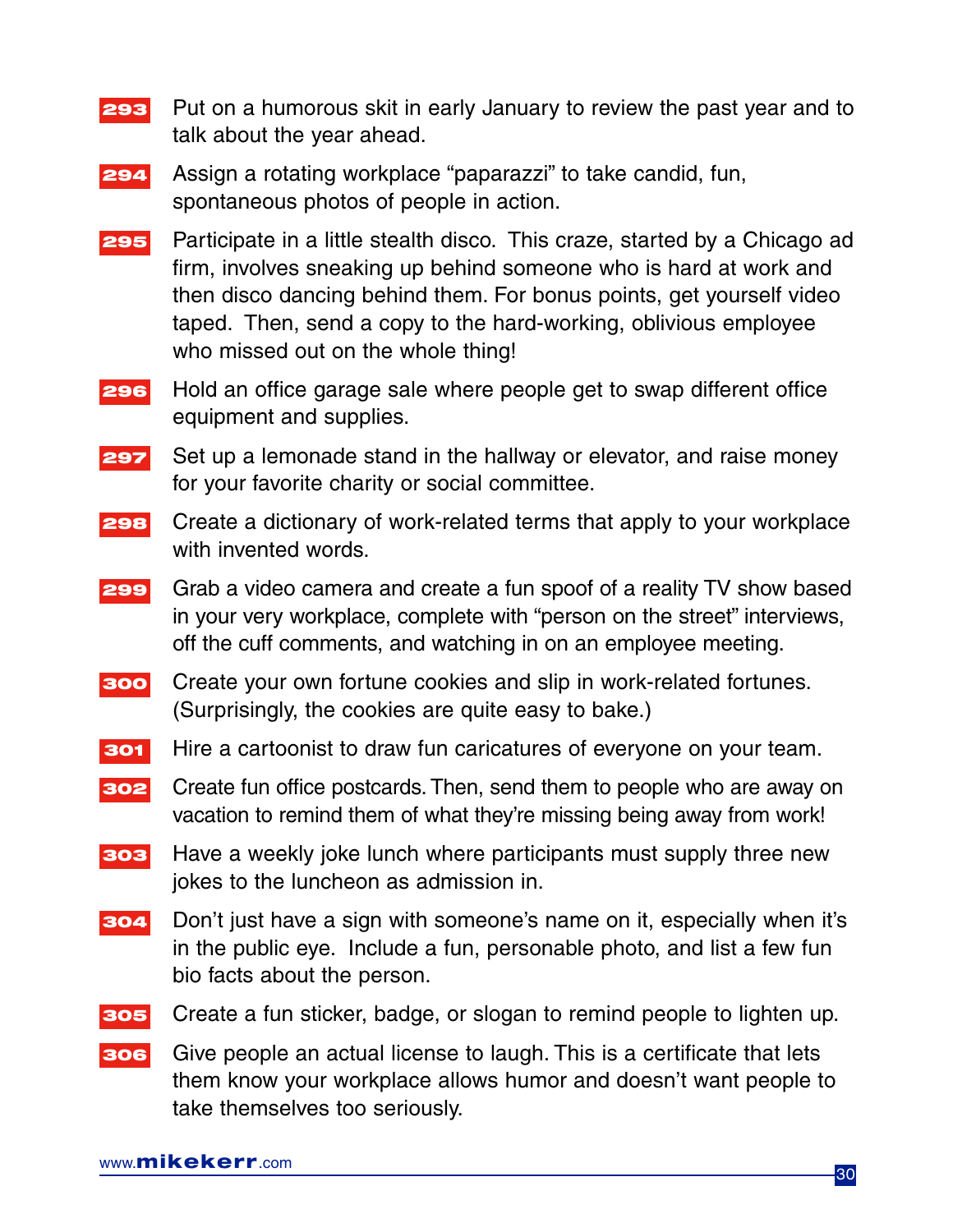- **307** Hire a comedian, magician, improvisational troupe, or hypnotist for a networking event. Nothing encourages networking like some hearty laughter.
- **308** Create a theme song (or pick an already existing one) that suits your workplace.
- **309** Workplaces often have baseball teams, so why not create a workplace book club, chess club, gardening club, tennis club, or yoga club?
- **310** Find creative ways to let employees bring their personal talents and passions into the workplace. For example, if someone is an artist, encourage them to participate in designing posters or doing sketches of coworkers; if someone plays an instrument, have them play in the lobby one lunch hour a week.
- **311** Create your own offbeat "merit badges" in the same way the Science Creative Quarterly has done with badges, such as "I'm Pretty Confident Around an Open Flame."
- **312** Consider getting an "office dog". Several companies have them, complete with their own employee I.D. badges.
- **313** Compile an office cookbook with everyone's favorite recipes.
- **314** Hold job swap days where folks get to try each other's jobs or, at least, shadow them for a day.
- **315** Perform random acts of humor on fellow coworkers.
- **316** Create nicknames based on the last four digits of your work phone number's corresponding letters.
- **317** Create your own version of "recess" once a week. This can be a fun break that promotes networking and teambuilding through fun and games.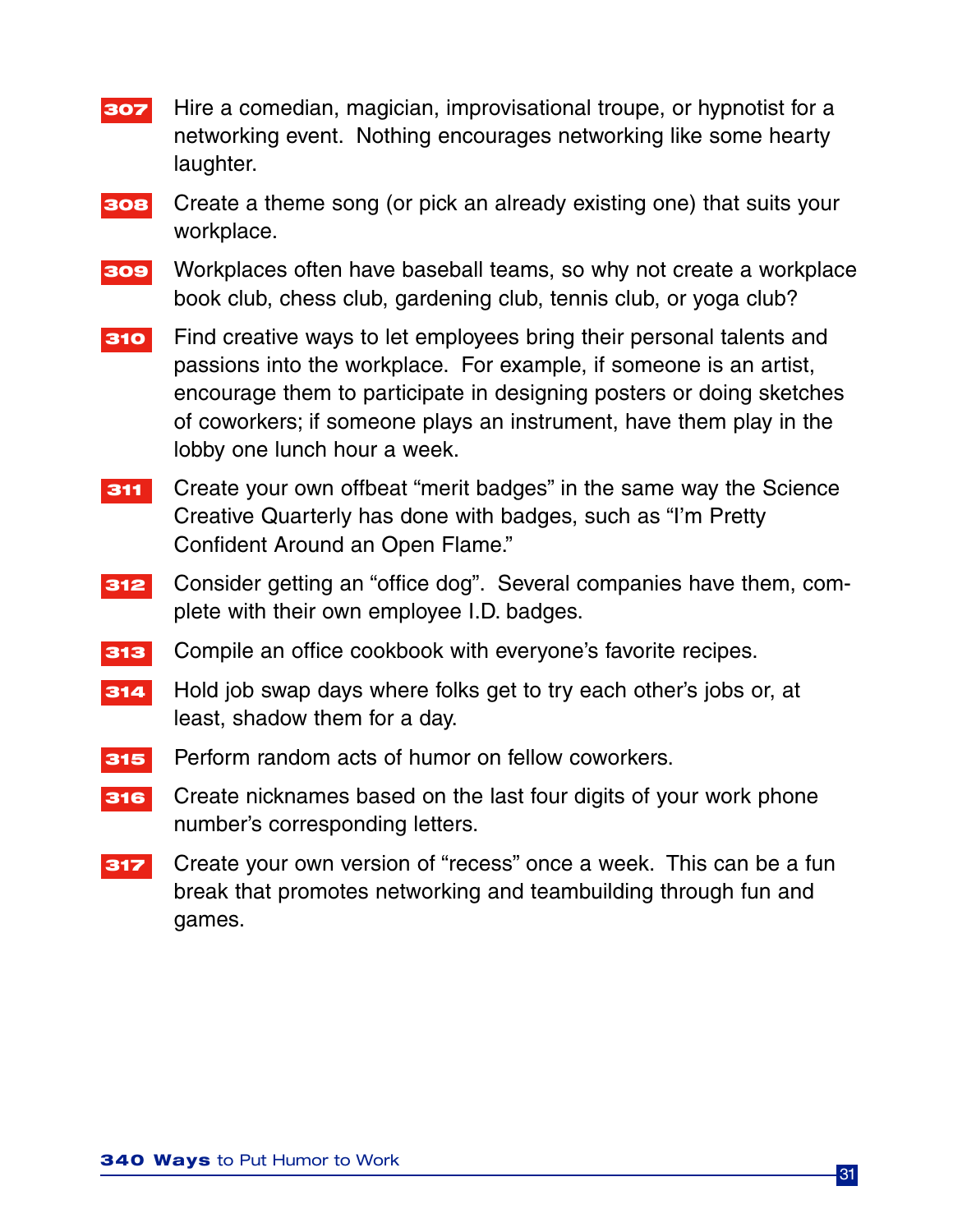#### <span id="page-31-0"></span>**Finding the Funny in Everyday Life: Tips on the Care and Feeding of Your Sense of Humor**

It really is possible to develop both your *appreciation* of humor and your ability to generate humor. Below, I've listed a few simple ways you can strengthen your funny bone.

- **318** Carry a notebook to record those great, clean jokes you hear (that you know you'll forget the next day!).
- **319** Scan newspapers for funny stories, wacky facts, and trivia.
- **320** Finish the newspaper with your favorite comics.
- **321** Read more humor, and read it with a critical eye. Make it a goal to read more funny novels or humorous books.
- **322** Watch more humor. Watch more sitcoms, less grisly crime scene shows; watch more comedies, less horror flicks.
- **323** Change the references in clean jokes so that they refer to workrelated issues.
- **324** Instead of asking the same old questions, tap into people's natural sense of humor by asking offbeat questions, such as: "How are you on a scale of 1 to 10?" or "What's the strangest thing that's happened to you in the last month?" or "Would you consider yourself a cat or hamster person?".
- **325** Keep a humor file or book and carry it wherever you go. Forcing yourself to look for funny things in the world will help you find them easier over time.
- **326** Sign up for a theater improvisation class.
- **327** Practice writing your own Top-10 lists for any and all occasions.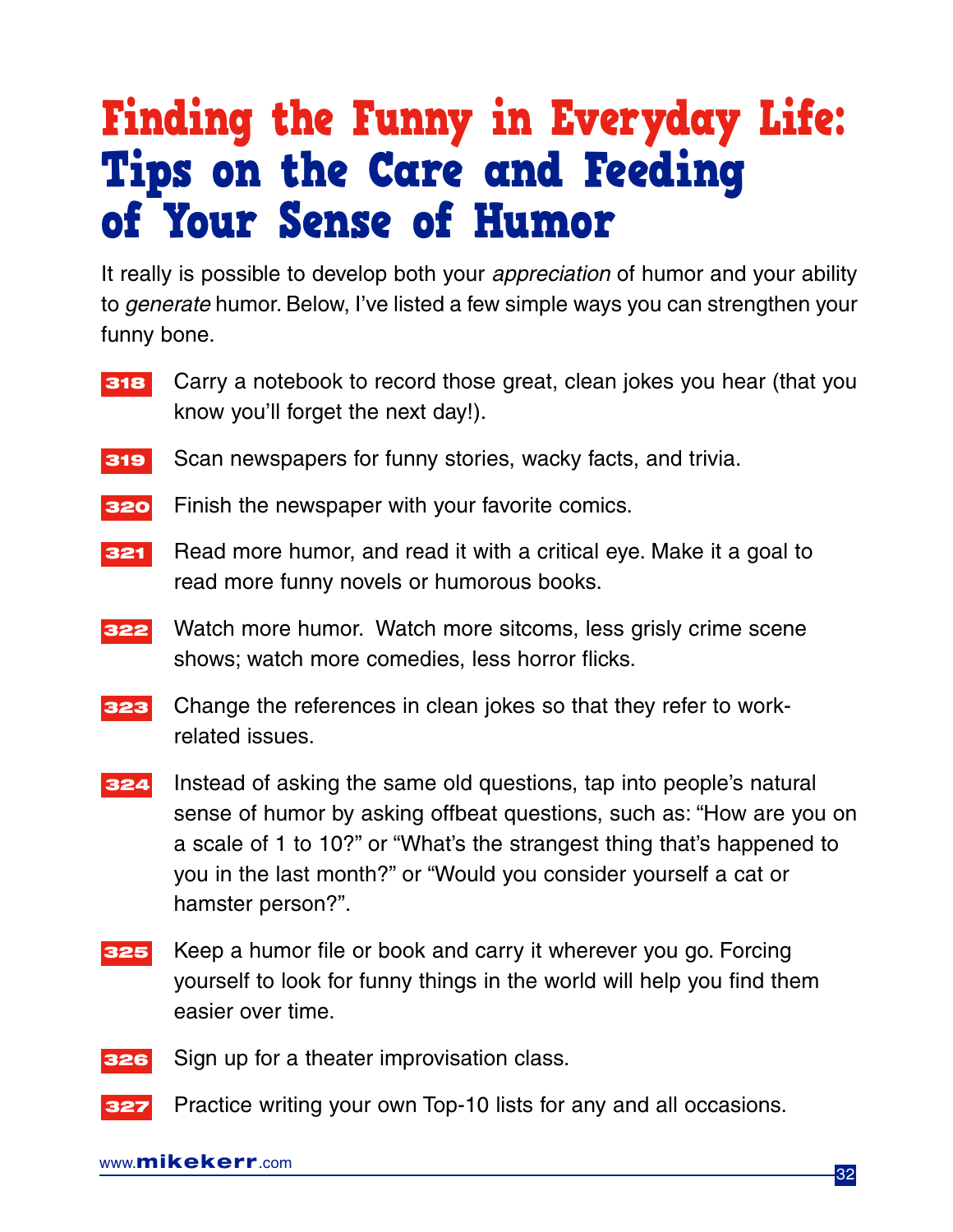- **328** Practice writing your own jokes. Think about the choice of specific words which can make all the difference. Words with a hard "g" or "k" sound, for example, are thought to be funnier. Be specific with your language to paint a picture. For example, instead of saying, "car", say, "red, Volkswagen Beetle". Practice your timing, and edit, edit, edit. Brevity is levity.
- **329** Practice the "rule of 3's" when writing a joke. This is where the third item in a list breaks the serious logic of the prior two. For example, "When hiking in bear country, always bring along bear spray, a noisemaker… and someone you can outrun!"
- **330** Practice telling jokes. They truly are an art form, so practice by slipping more jokes into everyday conversation with "safe" audience members, like your family.
- **331** Keep a file of humorous quotes you come across, including funny quotes from family, friends, or fictitious movie and TV characters.
- **332** Practice looking for the "accidentally" funny in the world. Watch for signs such as, "Today only! Bras Half Off!" or newspaper headlines that say, "Children Make Nutritious Snacks". Keep a list of them.
- **333** Sign up for an amateur comedy class. Many big cities hold them regularly.
- **334** Take a stroll through a costume store, magic shop, or prop store to look for inspiration and pick up a few wacky items to help you tap into your sense of ha-ha.
- **335** Rewrite stressful events into funny parodies or spoofs.
- **336** Practice looking at everyday situations from the opposite perspective. (For example, what does your dog think about when you yell at him, or what if your kids went to your office and you went to daycare?)
- **337** Practice asking more questions. So much of humor comes out of simply being observant, paying attention, and asking those standard questions, such as: "Why is it that...", "What's up with...", and "What if..."